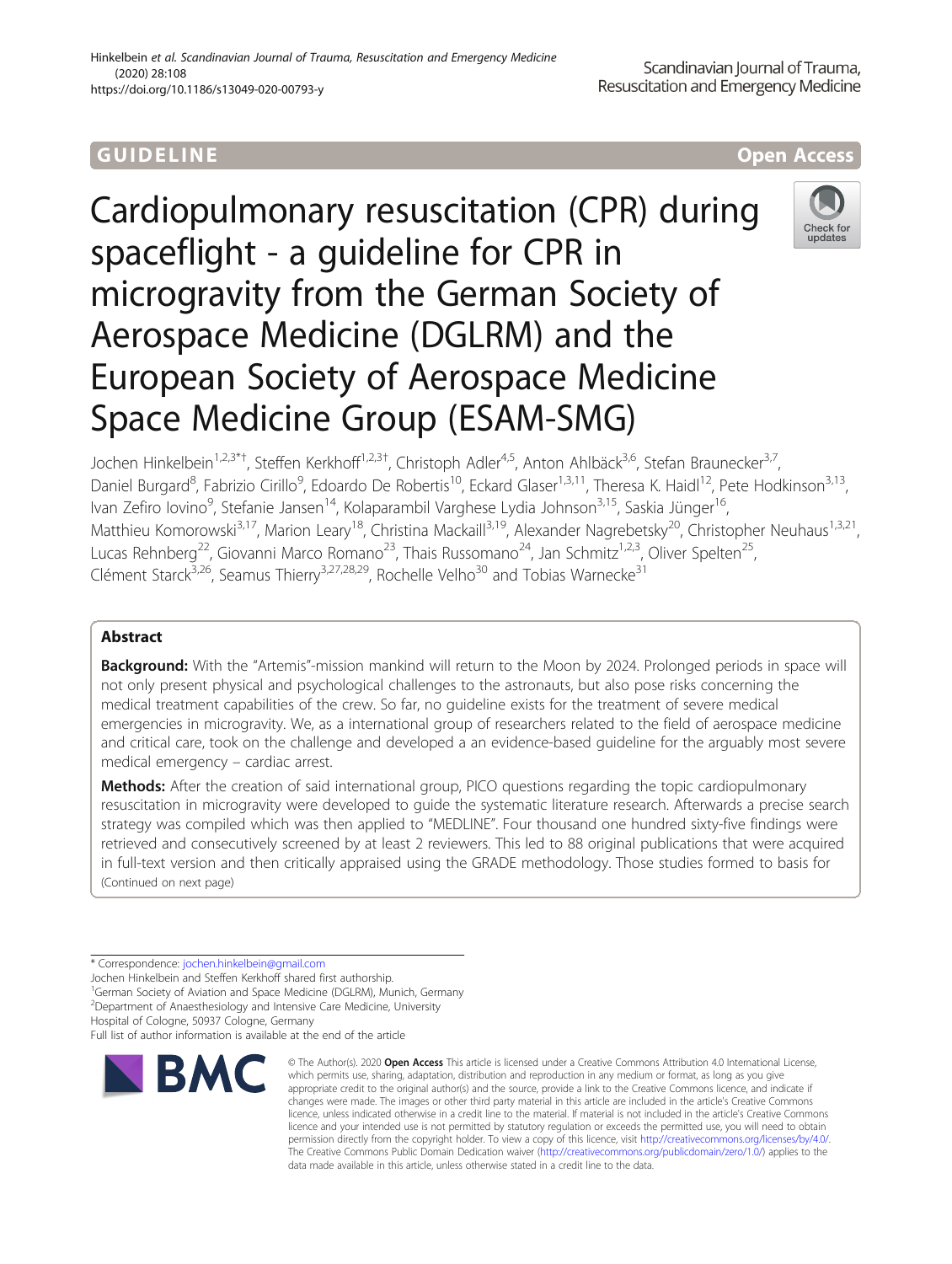## (Continued from previous page)

the guideline recommendations that were designed by at least 2 experts on the given field. Afterwards those recommendations were subject to a consensus finding process according to the DELPHI-methodology.

Results: We recommend a differentiated approach to CPR in microgravity with a division into basic life support (BLS) and advanced life support (ALS) similar to the Earth-based guidelines. In immediate BLS, the chest compression method of choice is the Evetts-Russomano method (ER), whereas in an ALS scenario, with the patient being restrained on the Crew Medical Restraint System, the handstand method (HS) should be applied. Airway management should only be performed if at least two rescuers are present and the patient has been restrained. A supraglottic airway device should be used for airway management where crew members untrained in tracheal intubation (TI) are involved.

**Discussion:** CPR in microgravity is feasible and should be applied according to the Earth-based guidelines of the AHA/ERC in relation to fundamental statements, like urgent recognition and action, focus on high-quality chest compressions, compression depth and compression-ventilation ratio. However, the special circumstances presented by microgravity and spaceflight must be considered concerning central points such as rescuer position and methods for the performance of chest compressions, airway management and defibrillation.

## Introduction

Manned spaceflight to the Moon or Mars [[1\]](#page-14-0) may become reality in the near future. In these exploration missions, both duration and medical requirements differ significantly from spaceflight in low earth orbit (LEO) [[2,](#page-14-0) [3](#page-14-0)] and dictate the need for extensive planning for the management of life-threatening medical conditions. In contrast to LEO missions, evacuation during flights to the Moon or Mars will be challenging if not impossible [[2,](#page-14-0) [4\]](#page-14-0). Although every crew member receives basic medical training and each crew has at least one Crew Medical Officer (CMO) with extended medical skills, the crew's most medically trained member might become incapacitated. This will significantly limit the crew's medical emergency treatment capabilities.

Given that a single medical emergency could endanger the whole mission, it is of utmost importance to develop medical procedures and guidelines to facilitate medical treatment in the remote environment. Based on an incidence of medical emergencies in the general population of 0.06 events per person per year, an astronaut crew of six having a flight duration of 2.74 years (or 900 days, the expected duration of a mission to Mars) may encounter an estimated 0.99 medical emergencies [[5\]](#page-14-0). However, new calculations adopting the Integrated Medical Model estimate the incidence of crewmember incapacitation requiring evacuation during LEO mission as low as 0.017 events per person per year [\[6](#page-14-0)].

Cardiac arrest is a critical medical condition with high expected morbidity and mortality. It can have a variety of causes (e.g., cardiac event or injury, hypoxia, circulatory shock, toxic exposure, electric shock, or trauma) all of which remain possible during spaceflight [[7\]](#page-14-0). Without immediate and effective cardiopulmonary resuscitation (CPR), cardiac arrest will result in the death of the crewmember. Since immediate, advanced and highly intensive management is required, cardiac arrest is likely to have profound effects on crew and has the potential to endanger the whole mission.

With its beginning in the 1950s and 60s with Kouwenhoven, Jude, and Knickerbocker [\[8](#page-14-0), [9](#page-14-0)], research activities for CPR on Earth have been extensive. CPR guidelines from the American Heart Assosciation (AHA) and the European Resuscitation Council (ERC) are updated regularly with evolving evidence and have been adapted to a variety of provider and patient populations over the years. Although the current guidelines include a section on CPR in special circumstances [[10](#page-14-0)], they do not address cardiac arrest management in microgravity. Furthermore, while CPR on Earth is a common occurence [[11\]](#page-14-0), it has, so far, never been practiced in reality on a human during spaceflight.

CPR represents a significant challenge even to trained health care professionals on Earth [[12\]](#page-14-0). However, microgravity, limited physical space, and limitations in manpower and equipment are likely to complicate CPR during space missions. Adaptation of CPR guidelines to a microgravity environment exemplifies the fundamental challenges of CPR.

## Aims and scope of the guideline

The microgravity environment significantly complicates the delivery of CPR. Therefore, terrestrial guidelines cannot be used during spaceflight without several modifications and specifications. The aim of this guideline is to address the unique challenges of CPR in microgravity by reviewing, analyzing, and rating available scientific evidence. For specific topics where no or minimal previous research is available, expert opinion and consensus were used to generate recommendations.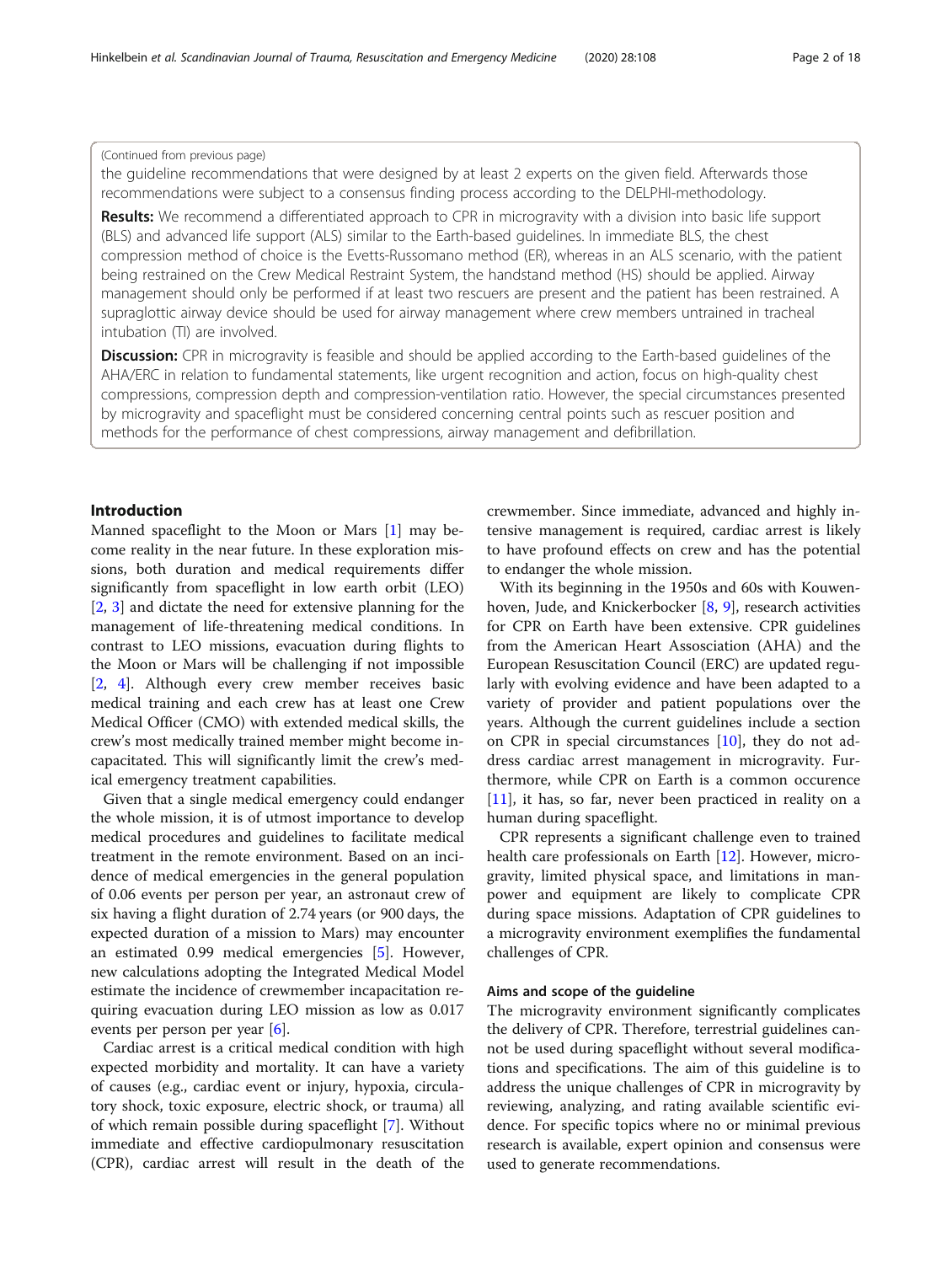## Material and methods

## Literature search strategy

A task force with 27 members was created by the ESAM-SMG and the DGLRM and consisted of a broad range of both medical and scientific experts that included Aerospace Medicine, pre-hospital and in-hospital Emergency Medicine, General Surgery, Cardiology, Anesthesiology, Intensive Care Medicine, and Physics. This task force then prepared a first list consisting of the essential steps of CPR that would need to be addressed in a guideline for the special environment of microgravity or spaceflight.

In total, there were 15 key-words which formed the basis for the creation of specific questions to guide the systematic literature research (Table 1). Those questions were then drafted utilizing the PICO-structure (Population, Intervention, Comparison, Outcome) [[13](#page-14-0), [14](#page-14-0)]. Every member was able to draft and propose keywords and PICO-questions and a consensus was built. Subsequently, the generated keywords and questions were reviewed and, if necessary, modified by the other task force members. Altogether, 134 questions were defined. Additional questions could not be structured using the PICO format (e.g., ethical questions).

For each of the 134 questions, a specific searchstrategy for PubMed ("MEDLINE"; [https://www.ncbi.](https://www.ncbi.nlm.nih.gov/pubmed/) [nlm.nih.gov/pubmed/](https://www.ncbi.nlm.nih.gov/pubmed/)) was then created. In 75 cases, the questions did not differ in their search-strategy which led to a total of 59 different search strings, all listed in Additional file [1](#page-13-0). The search strategy resulted in 4165 articles in PubMed.

The identified abstracts were inserted into the browser-based program "abstrackr" ([http://abstrackr.](http://abstrackr.cebm.brown.edu) [cebm.brown.edu](http://abstrackr.cebm.brown.edu)) to enable a time-effective screening process of the abstracts [[15\]](#page-14-0). "Abstrackr" allows the reviewer to read the abstract and decide whether it seems relevant, irrelevant or of unknown relevance. Subsequently, every abstract was screened independently by two blinded reviewers.

In cases without conflicts, the abstract was either categorized as relevant or irrelevant. Conflicts were solved by the Chairperson after the review of the full-length paper. After the screening process, 432 abstracts were left of which 269 remained after removal of duplicates. Subsequently, the original papers were acquired using primarily "MEDLINE" and "Google Scholar". This led to 88 available original papers, as the remaining 181 articles were either not written in the English language or, despite all efforts, not accessible.

## Quality of evidence

All 88 publications were analyzed using the GRADE methodology (The Grading of Recommendations Assessment, Development and Evaluation) to assess the quality of the retrieved literature based on study design limitations (selection, performance, detection, attrition and reporting bias), effect consistency and size, directness, precision, publication bias, dose-response effect and presence of antagonistic bias [[16](#page-14-0)–[19\]](#page-14-0). Quality of evidence was rated as either "high", "moderate", "low", or "very low".

Subsequently, the task force members were split into teams of two to tackle one of the 15 main topics. Every task force member was part of two teams in total and was asked to use the original scientific papers, acquired through the systematic literature search, to develop the recommendations for the guideline. Everyone had access to the original research questions, the literature that passed selection and the results of the grading process. After each member finished their part, the parts were merged together and then presented to the whole taskforce for verification and feedback.

## Consensus

Twenty-seven proposed recommendations were included in the consensus finding process via the DELPHI method [\[20](#page-14-0)]. This method is used to generate consensus among a group of researchers addressing potentially controversial questions  $[21]$ . In this case, all task force members received a list with the proposed recommendations. They were asked via e-voting to state if they agree or disagree and add a comment or a suggested correction. As a result, the list was sent back to the chairperson to collect all comments and evaluate the rate of agreement.

Then, the results of this first round were sent back to the task force members with the rate of agreement and the anonymized comments and suggested corrections. The members were asked a second time to state their agreement/disagreement on the 27 recommendations and add comments. After this second round, every

**Table 1** Relevant topics for the development of a quideline for CPR during spaceflight

| 2. Automated chest compression devices   | 3. Airway management |
|------------------------------------------|----------------------|
| 5. Suction                               | 6. Defibrillation    |
| 8. Medication                            | 9. Medical Training  |
| 11. Death                                | 12. Telemedicine     |
| 14. Technical limitations of spaceflight | 15. Ethics           |
|                                          |                      |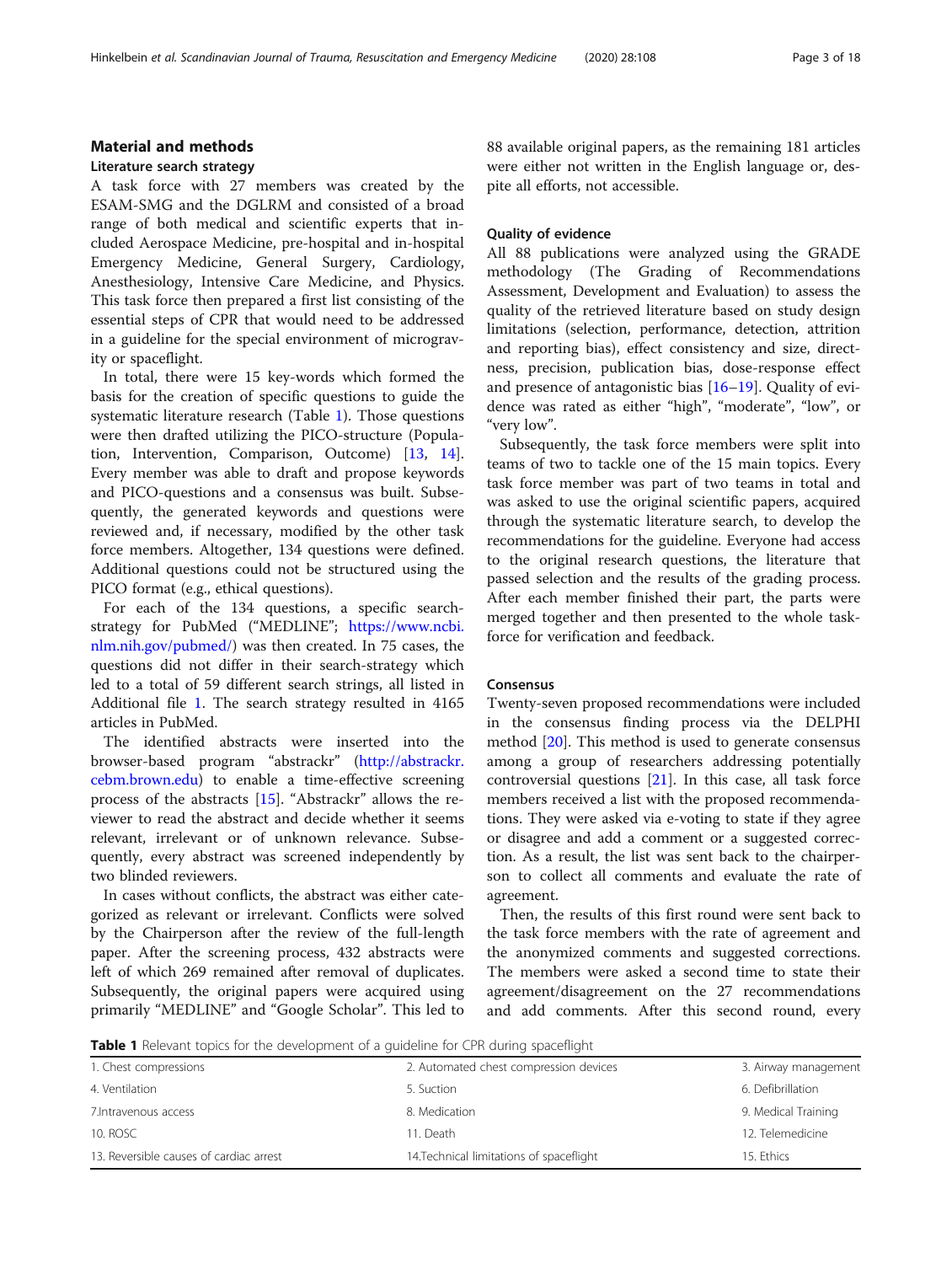recommendation had received a clear vote for either agreement or disagreement.

In total, 23 of the 27 proposed recommendations were accepted of which 22 reached a strong consensus. There were no recommendations supported by an intermediate consensus (70–90% agreement) and only 1 recommendation with a weak consensus (50–70% agreement). For 3 of the proposed recommendations no consensus could be achieved (< 50% agreement).

#### Strength of recommendation

The strength of recommendation was determined by the task force members as either strong or weak [[18\]](#page-14-0).

## Scientific background for CPR in microgravity

Modern resuscitation techniques originate from the research projects of Kouwenhoven, Jude, and Knickerbocker in the 1950s and 1960s [[8\]](#page-14-0) and have been an active area for medical research [\[22](#page-14-0), [23\]](#page-14-0).

With humankind starting the exploration of space in 1961, medical emergencies during spaceflight have been a possibility, leading to space agencies actively preparing and training their crews for such events [[24](#page-14-0)]. The first available reference to CPR in space dates back to 1968 when Busby published his report about medical problems for future space missions [[25\]](#page-14-0). Busby suggested the application of rescue breaths or mask ventilation complemented with chest compressions for astronauts suffering acute hypoxia, but did not elaborate on his suggestion [\[25](#page-14-0)]. In addition to that, Frey et al. proposed an emergency room for future space stations in which chest compressions could be performed [[26\]](#page-14-0). NASA took on the challenge and performed experiments with different positions to perform chest compressions in 1992 and even tested a mechanical chest compression device [\[27](#page-14-0)]. The Crew Medical Restraint System (CMRS) was first introduced during Space Shuttle mission STS-81 in 1997 and enabled a fairly quick and secure fixation of a patient and the provider [\[28](#page-14-0)].

In the following years, several experiments were conducted during parabolic flight [[29](#page-14-0)–[31](#page-14-0)] or in simulated microgravity [[32](#page-14-0)–[36](#page-15-0)] in order to identify the ideal technique of performing chest compressions.

Until today, no cardiac arrest ever happened in space that was not associated with a catastrophic accident and consecutive loss of the whole spacecraft and crew.

#### Microgravity CPR methods

So far, five different techniques for CPR in space have been described and evaluated. Certainly, the restrained CPR method in the standard position represents the most apparent approach to performing chest compressions in microgravity, as it is simply the application of the earth-based standard technique. It requires the rescuer and the patient to be fastened to the CMRS. The rescuer utilizes one strap around the waist and one strap across the lower legs to keep their position at the side of the patient's torso  $[37]$  $[37]$ . It was one of the first techniques to be investigated during parabolic flight [\[30\]](#page-14-0).

In the straddling position of the restrained CPR method, patient and rescuer are again both attached to the CMRS. The difference lies in the rescuer kneeling across the patient's waist and performing chest compressions on top of the patient. This leads to a significant reduction in the required space and could represent an advantage in a spacecraft where space is limited [[37\]](#page-15-0).

The reverse bear hug method (RBH) represents a modified version of the Heimlich-maneuver with the rescuer enclosing the patient's chest from behind. This technique lends itself for CPR immediately at the site of the cardiac arrest, as it does not require the patient and rescuer to be restrained. Obviously, this technique cannot be performed with a patient restrained on the CMRS [\[30\]](#page-14-0).

Like the RBH method, the handstand (HS) method does not require the patient to be restrained on the CMRS, although it can be performed, however, on a restrained patient. The patient is placed with their back on a solid surface of the spacecraft. The rescuer then places their feet on an adequate surface on the opposite wall, arms stretched out above the head. With both hands placed in the correct position on the patient's sternum, the rescuer flexes and extends their hips and knees to generate the force for compressing the patient's chest.

This technique comes with the advantage of using the rescuer's lower extremity muscles, which enables higher exercise endurance. Nevertheless, the major disadvantage is represented by the dependence on the distance between the patient and the opposing surface as well as the actual height of the rescuer. Those factors make the HS method a very uncertain technique in an emergency [[37\]](#page-15-0).

The newest technique is the Evetts-Russomano (ER) CPR method. Like the HS and RBH methods, it does not require a restrained patient and is suitable as a first-aid instrument at the site of the emergency. The rescuer places their left leg over the patient's right shoulder and the right leg around the patient's torso. By interlocking their ankles in the center of the patient's back, the rescuer attaches himself to the patient and can now generate force onto the patient's chest without being pushed away [[32,](#page-14-0) [37\]](#page-15-0).

The technique's advantages are quick application, independence from spatial circumstances, and easy access to the patient's airway. However, without restraint rescuer and patient could drift and collide with the sides of the spacecraft and, thus, pose a potential risk.

Besides the microgravity CPR techniques mentioned above, other chest compression techniques, like the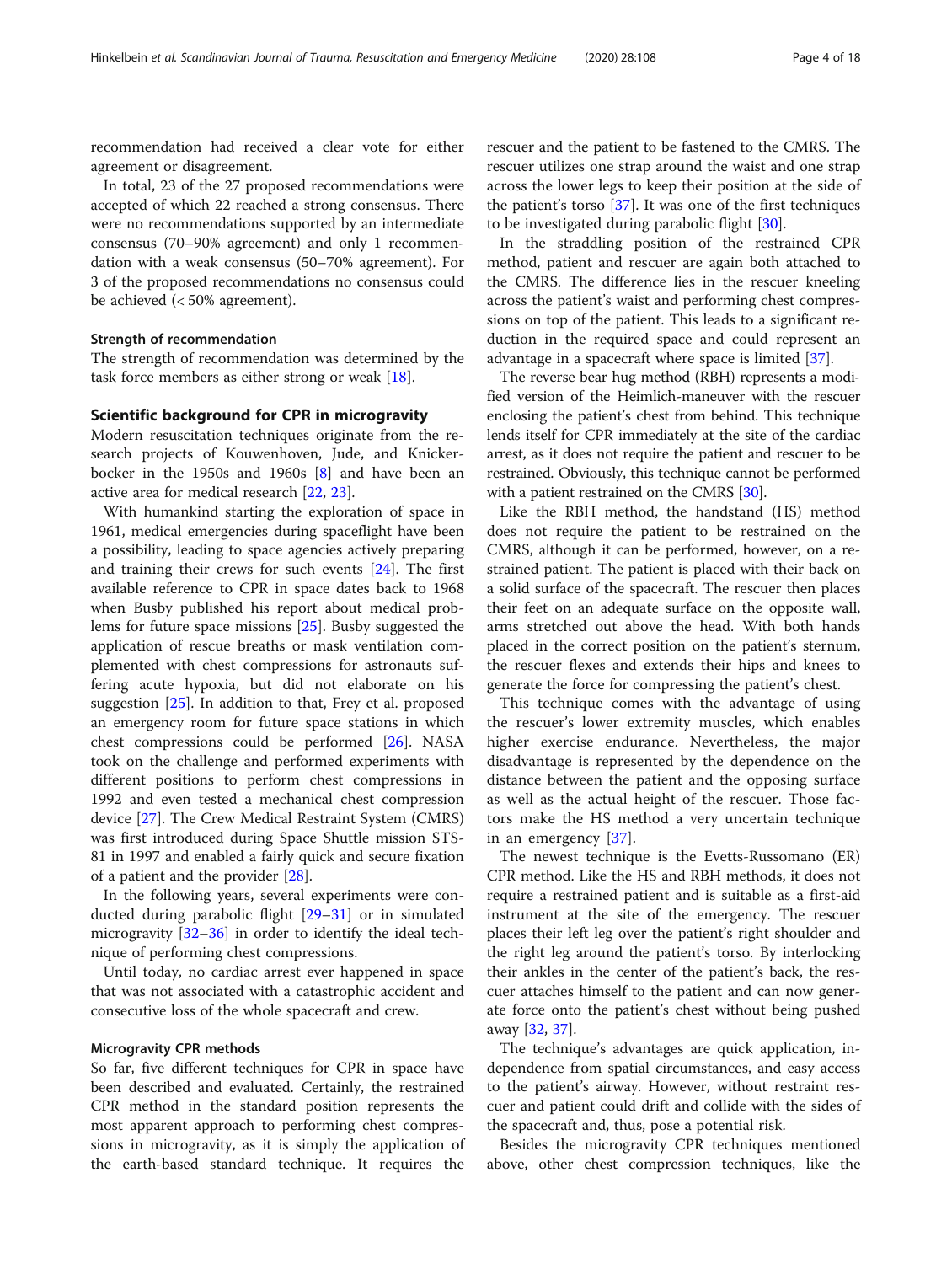Mackaill-Russomano-technique, have been suggested for the special envirnonment of hypogravity [[38\]](#page-15-0).

#### Results and recommendations

## Should CPR in microgravity be divided in different phases?

Recommendation 1: CPR in microgravity SHOULD be divided into a chain of survival consisting of Basic Life Support (BLS) and Advanced Life Support (ALS).

#### Evidence summary

Several studies investigated the feasibility, course of action, and effectiveness of CPR in microgravity [[29](#page-14-0)–[36](#page-15-0), [39,](#page-15-0) [40\]](#page-15-0). It consists of early recognition and the call for help, early and effective chest compressions, early advanced life support with the use of a defibrillator if applicable and high quality post resuscitation care [\[11](#page-14-0), [41](#page-15-0)]. The chain of survival is a central part of the terrestrial CPR guidelines [[11,](#page-14-0) [42\]](#page-15-0).

#### Rationale for the recommendation

Emergencies can happen anywhere - this includes also any place of a spacecraft. To guarantee effective and immediate CPR during spaceflight, we recommend a twostep approach similar to the earth-based CPR guidelines with a first-aid component (BLS) and a second component once additional help arrives (ALS) [[11](#page-14-0), [41](#page-15-0)]. This includes the recommendation of a chest compression technique for BLS that does not require patient or rescuer to be restrained or is dependent on the distance between two surfaces (such as the HS-method) and can therefore be initiated, immediately and without any equipment. Another advantage of this approach is that once help arrives, transport of patient and rescuer under ongoing chest compressions by the additional crew members is possible.

## What is the best initial chest compression technique at the site of the emergency?

Recommendation 2: For initial BLS at the site of emergency, the Evetts-Russomano method (ER) SHOULD be applied initially. If the rescuer cannot perform adequate chest compressions with the ER method, the rescuer should switch to the Reverse-Bear-Hug method (RBH).

#### Evidence summary

Several controlled trials analyzed which chest compression technique is the most effective in microgravity [[40](#page-15-0), [43\]](#page-15-0). For initial BLS at the site of the emergency, only a technique that does not require patient or rescuer to be restrained can be considered. This limits the possible techniques per se to the Handstand-method, the Reverse-Bear-Hug method and the Evetts-Russomano method. Only one controlled trial compared those three methods [[33\]](#page-14-0), whereas other studies concentrated on one or two of the techniques [\[29](#page-14-0), [30](#page-14-0), [32](#page-14-0), [36](#page-15-0)] or analyzed the effectiveness mathematically [[40](#page-15-0)].

Concerning the compression rate, the ER technique is superior to the RBH method (compression rate,  $104.6 \pm$ 5.4 bpm vs.  $94.7 \pm 5.4$  bpm) [\[40](#page-15-0)]. The HS method resulted in compression rates of more than 120 bpm (applying the 2010 ERC guidelines) [\[33](#page-14-0)] and in one instance of just below 100 bpm [[30](#page-14-0)].

With regard to compression depth, the HS method demonstrated the highest depth  $(47.4 \pm 2.4 \text{ mm})$  [\[33](#page-14-0)] of all the compared techniques, although it still not reached the recommended 50–60 mm of the current ERC guidelines [\[44\]](#page-15-0). The ER method showed inconsistent results concerning compression depth, ranging from  $45.7 \pm 2.4$ mm  $[32]$  $[32]$  $[32]$  to  $27.1 \pm 7.9$  mm  $[36]$  $[36]$ . Finally in the RBH method, compression depths with a maximum of only  $41.7 \pm 6.2$  mm [ $33$ ] were achieved.

#### Rationale for the recommendation

Although the HS method proved to deliver the most effective chest compressions with regards to the 2010/ 2015 ERC guidelines [[36,](#page-15-0) [40](#page-15-0)], we recommend the ER method as the primary technique for basic life support in microgravity. The decision is based on advantages of the ER method which clearly outweigh its disadvantages.

In contrast to the HS method, the ER method is not dependent on a specific spacecraft diameter. Another advantage of the ER method is that it allows the patient and rescuer to be transported under ongoing chest compressions by a third person. The focus lies on the transportation aspect, as in a spacecraft the emergency equipment would be generally stored near the crew medical restraint system.

Consequently, it would be more effective to transport the patient to the equipment and a restraint system thus creating the best treatment environment possible. This is the reason for the recommendation to apply the RBH method in case of a failure of the ER method.

## What is the best chest compression technique at the designated emergency treatment site?

Recommendation 3: As soon as the patient has been restrained on the Crew Medical Restraint System chest compressions SHOULD be applied using the Handstandmethod (HS) if favored by the dimensions of the spacecraft and provider height.

## Evidence summary

As mentioned above, the HS method has proved to deliver the highest quality manual chest compressions in microgravity [\[34](#page-14-0), [40\]](#page-15-0). With HS, both compression depth  $(44.9 \pm 3.3 \text{ mm})$  and compression rate  $(115.4 \pm 12.1 \text{ bpm})$ were superior to all the other manual chest compression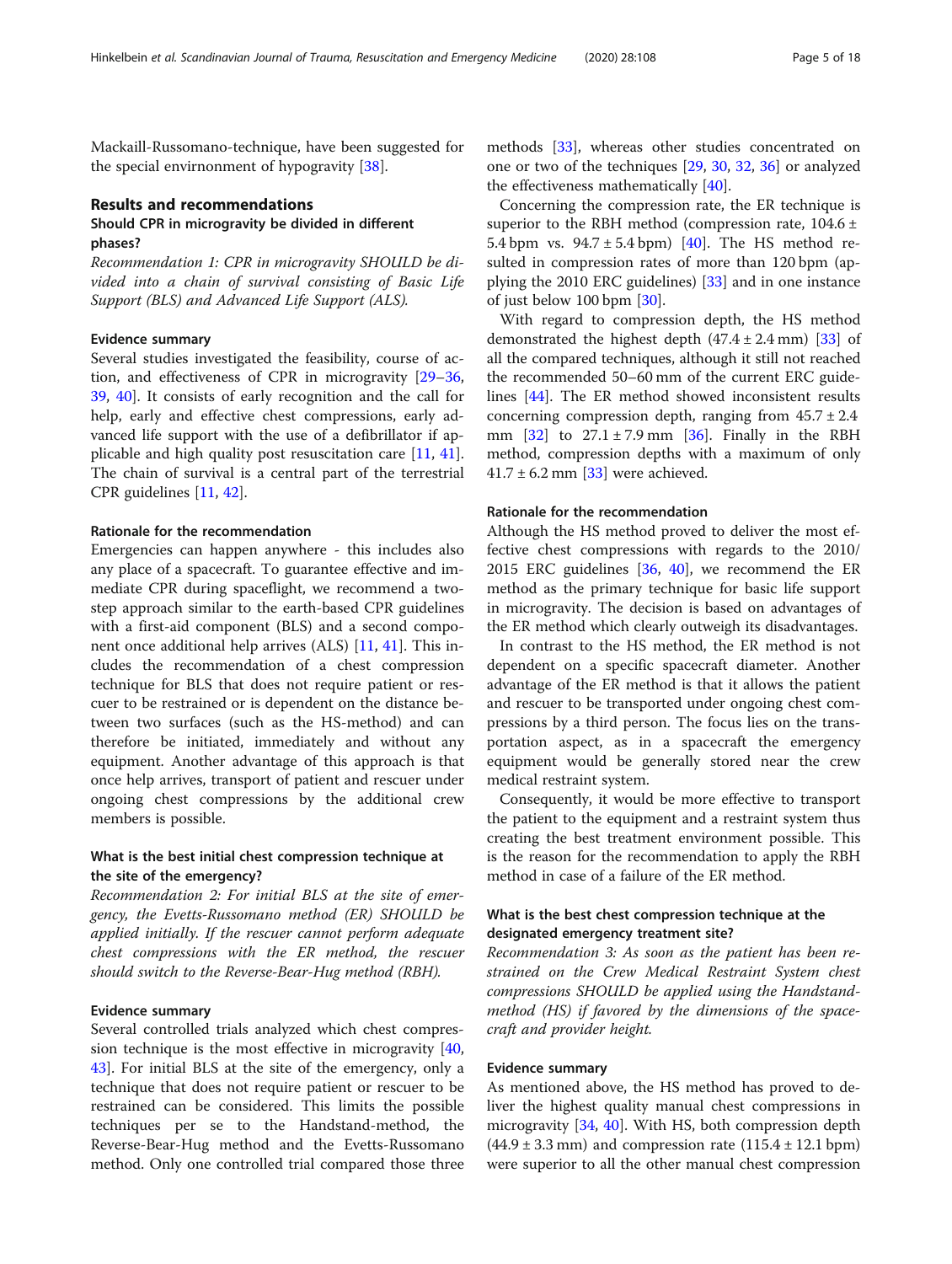techniques [[40](#page-15-0)]. Furthermore, it has been demonstrated to be the least strenuous technique, with a lower minute ventilation for the rescuer (HS 39.89 ± 2.01 l/min vs ER  $58.38 \pm 2.90$  l/min vs RBH  $48.24 \pm 2.32$  l/min) [[34](#page-14-0)].

#### Rationale for the recommendation

As the HS method represents the most effective chest compression technique in microgravity [\[40](#page-15-0)], it should be regarded as the current gold standard. Thus, it should be applied as soon as the situation allows, once patient has been transported to the emergency equipment and restrained to the CMRS. This implies that the CMRS is installed at a site of the spacecraft where the distance from the CMRS to the opposing wall enables the crewmembers to perform chest compressions in the HSmethod.

Theoretically, the HS method could be applied anywhere in the spacecraft if the surface distance allows its application. Furthermore, transportation of the patient and rescuer to the CMRS and emergency equipment under ongoing HS chest compressions is impossible. This justifies our recommendation to only use the HS method once the patient has been restrained to the CMRS.

## Which chest compression technique should be used at the designated emergency treatment site if the HS method cannot be used?

Recommendation 4: If the application of the HS method seems impossible either the restrained CPR method using the standard OR straddling position SHOULD be applied.

## Evidence summary

There were only two studies that investigated the use of the standard or straddling position for CPR in microgravity with the rescuer and patient being restrained [\[30](#page-14-0), [31](#page-14-0)]. Both studies were performed during parabolic flight, one using a mannequin [[30\]](#page-14-0), the other a using a swine model  $[31]$  $[31]$ . Overall, the performance of chest compressions in those standard or straddling positions was inferior to the HS method (compression depth HS 4.01 ± 0.51 cm vs. standard 1.98 ± 1.12 cm vs. straddling  $3.07 \pm 1.19 \text{ cm}$  [\[30](#page-14-0)] However, the achieved compression rate for all mentioned techniques was equally good [[30\]](#page-14-0).

## Rationale for the recommendation

If limitations in space or other factors prevent the rescuer from applying chest compressions in a restrained patient using the HS method, it is necessary to apply chest compressions in either the restrained standard or restrained straddling position. Although the findings suggest an advantage of the straddling over the standard

position [[30,](#page-14-0) [40\]](#page-15-0), we intentionally do not recommend one technique over the other.

In a situation where the HS method cannot be applied, there will possibly be other factors affecting the application of chest compressions to the patient. Those factors could include limitations in available space, wall-to-CMRS distance and human physiological limitations (e.g. height of the rescuer). In those cases, the rescuer must decide which of the two techniques can be applied and will provide the most clinically effective chest compressions [[37](#page-15-0)].

#### Automated Chest Compression Devices (ACCD)

In recent years, the invention of ACCDs has brought an innovative aspect for the application of cardiopulmonary resuscitation [\[45](#page-15-0), [46](#page-15-0)]. This invention was mainly driven by the fact that quality of manual chest compressions is one of the major contributors to good patient outcome in CPR [\[47](#page-15-0)]. However, the quality of manual CPR is influenced by many factors (height, weight, training) and deteriorates significantly within minutes even in highly trained and fit rescuers [[48](#page-15-0)–[50](#page-15-0)]. To overcome those limitations, ACCDs were developed by various companies to improve the delivery of consistent high-quality chest compressions over longer periods. Nevertheless, no study was able to show an advantage of ACCDs over manual chest compressions [\[51](#page-15-0)].

## Should an automated chest compression device be used on a patient in cardiac arrest in microgravity?

Recommendation 5: An automated chest compression device COULD be used on a restrained patient (if available). Its installation, however, should not delay high quality chest compressions.

## Evidence summary

Several studies investigated the safety and effectiveness of ACCDs in earth-based clinical and preclinical use during CPR [[52,](#page-15-0) [53](#page-15-0)]. Unfortunately, no ACCD has ever been tested under actual microgravity conditions during spaceflight. Only one abstract reports the testing of a LUCAS-II ACCD during parabolic flight, although no full-length publication could be retrieved [[54\]](#page-15-0). In this study, the ACCD was already fastened to CPR manikin when microgravity was reached. There was no significant difference in compression depth and rate found while comparing microgravity with 1G conditions. This indicates that an ACCD could potentially operate effectively in microgravity.

## Rationale for the recommendation

The authors recognize the potential benefits of ACCDs in microgravity with special consideration of the challenging application of manual chest compressions. Fatigue,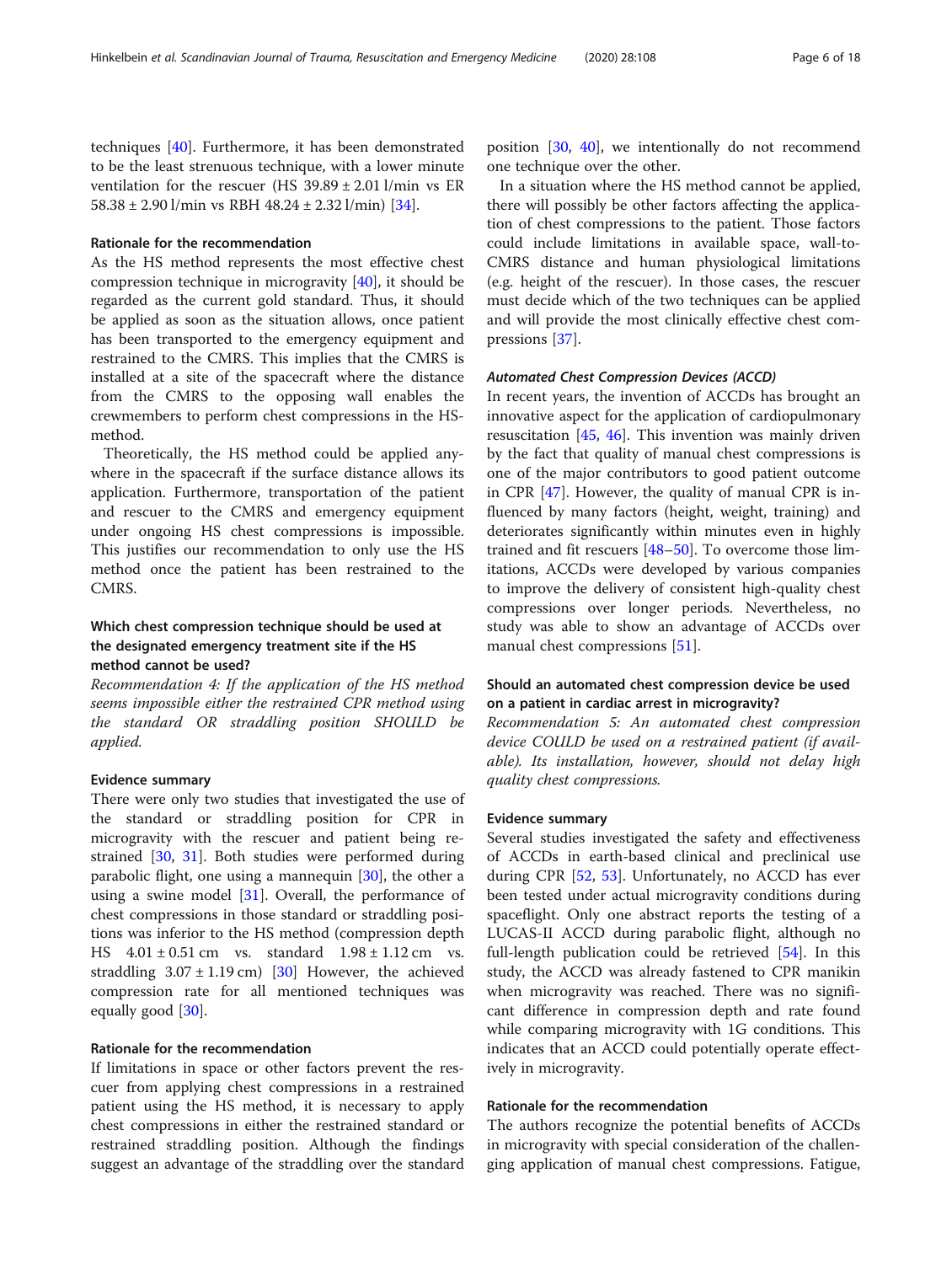suboptimal spatial conditions and limitations in the number of rescuers can limit the effectiveness of manual chest compressions even under optimal conditions in microgravity. Therefore, ACCDs represent a potential solution to overcome those human limitations.

The reason behind the weak recommendation is based on the lack of high-quality studies for the use of those devices in microgravity. Another factor is vibrations being caused by those devices whose effects on the structural integrity of a spacecraft are challenging to extrapolate without further investigations. Moreover, the crew training to apply these devices must be extensive and the process of fastening the patient to such a device is likely to be time-consuming, especially in microgravity. Furthermore, the weight and size of ACCDs represent a likely limitation for the inclusion of those devices to the medical kit.

Although cardiac arrest remains a possibility during spaceflight, its estimated occurrence is very low. This argues against embarking the load of > 8 kg during a space mission for an ACCD that might never be used. In doing so, other medical or mission-relevant equipment might be left behind. This question cannot finally be answered by this research group but will need to be addressed for future space exploration missions.

## Airway management and ventilation

Another crucial part in the delivery of successful CPR is ventilation [[55](#page-15-0), [56\]](#page-15-0). Besides effective chest compressions and defibrillation, it constitutes the central skill of Basic and Advanced Cardiac Life Support [[23\]](#page-14-0). Therefore, it seems reasonable to encompass the topic of airway management and ventilation in these guidelines.

As future space missions might not include trained anesthesiologists, nurse anesthetists, emergency physicians, or paramedics, who have sufficient skills in airway management during emergencies, a reasonable strategy for CMOs and regular crewmembers is needed.

## Which airway device should be used to ventilate a patient during CPR in microgravity?

Recommendation 6: If no rescuer with extensive training in tracheal intubation is present, a second generation supraglottic airway device SHOULD be used for airway management.

#### Evidence summary

We have identified three studies investigating airway management in microgravity [\[57](#page-15-0)–[60\]](#page-15-0). Of those three studies, two are covering supraglottic airway devices as well [\[59](#page-15-0), [60](#page-15-0)]. In particular, the laryngeal mask (LMA), as a representative of the supraglottic airway devices (SGA/ SAD), showed a high successful insertion rate in

simulated microgravity of 100% in a restraint position and 97.5% in a free-floating position [\[60](#page-15-0)].

Although the study subjects of Keller et al. were trained anesthesiologists, their success rate for tracheal tube (TT) intubation in a free-floating condition was low in some situations (15%). Even under restrained conditions several intubation attempts were needed (successful insertion rate:  $92.5\%$  [\[60\]](#page-15-0).

## Rationale for the recommendation

SGAs are an accepted and widely used airway device during CPR [[42\]](#page-15-0). Although the CPR guidelines of the ERC recognize the tracheal intubation as the optimal method for airway management, they acknowledge the difficulty and dangers of ETT intubation by inexperienced providers. Therefore, SGAs represent a valid and safe alternative that can be effectively applied by inexperienced providers with minimal training under CPR conditions [[61\]](#page-15-0).

This recommendation was made intentionally although no study investigated a second generation SGA. However, we believe that the differences in handling and effectiveness of first- and second-generation SGAs are minimal and the experiences with the first generation devices are sufficient to make this recommendation.

## Which airway device should be used if a provider experienced in tracheal intubation is present?

Recommendation 7: The tracheal intubation remains the gold standard for securing the airway if performed by a skilled provider and SHOULD be performed in that case.

## Evidence summary

In total, three studies investigated the feasibility and success rate of TT intubation in microgravity [[58](#page-15-0)–[60](#page-15-0)]. Another study was published during the process of guideline development [\[62,](#page-15-0) [63](#page-15-0)]. Although all studies were performed with limited subject numbers, it could be shown that TT intubation in microgravity is possible, but the success rates differed in the studies.

Starck et al. is the first study to investigate the use of a video laryngoscope [[62](#page-15-0)]. They measured an 80% success rate for oro-tracheal intubation by novice operators with a video laryngoscope in microgravity, compared to a 40% for conventional laryngoscopy. Experts performed similarly well with conventional and video laryngoscopes.

Three older studies investigated conventional laryngoscopes. Whereas Keller et al. reported of an TT intubation success rate of 92.5% under constraint conditions in simulated microgravity [[60\]](#page-15-0), Groemer et al. only found a 33% success rate for TT intubation under constraint conditions [[58\]](#page-15-0). This difference could be explained by comparing the study designs: Groemer et al.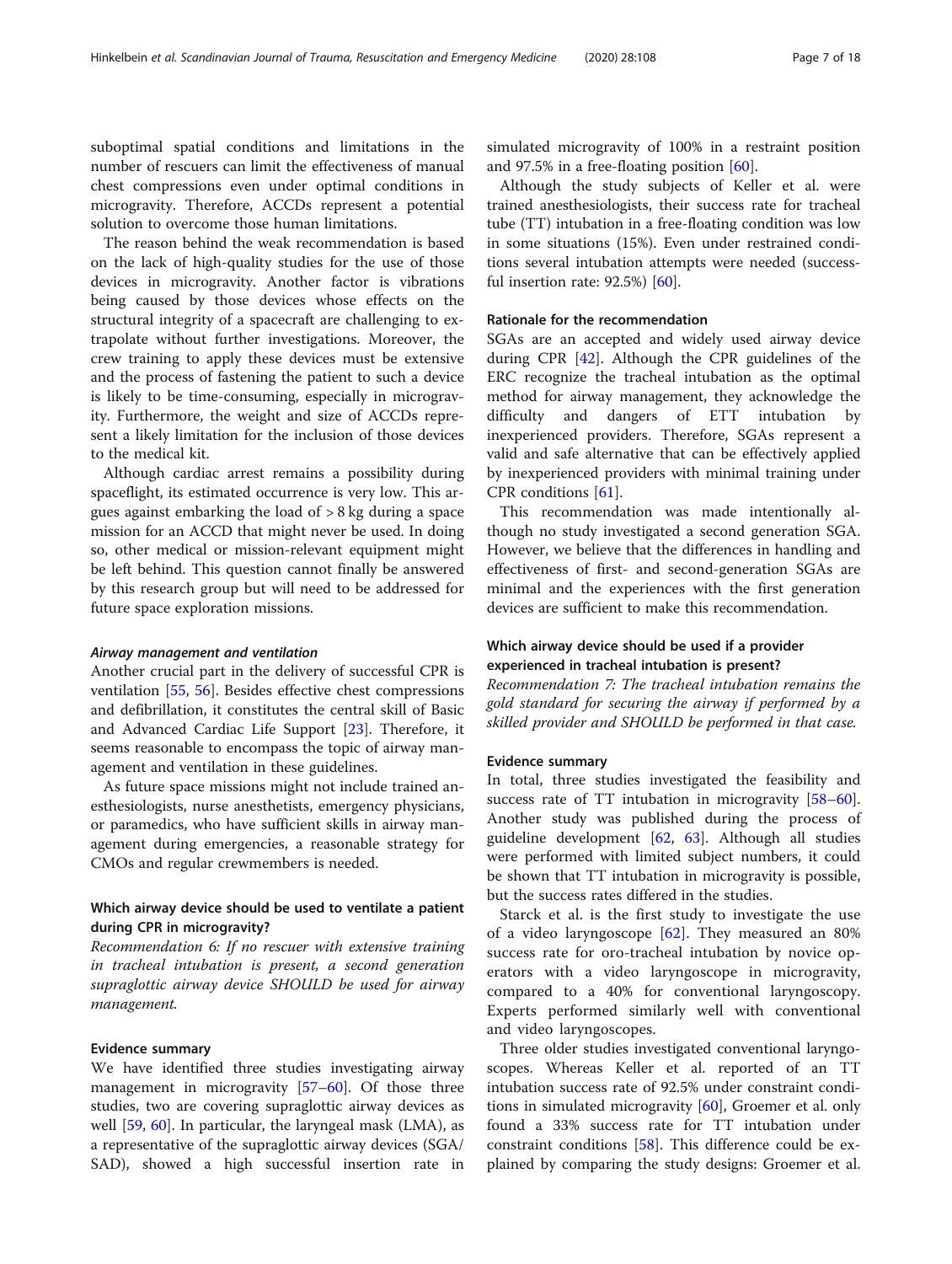researched TT intubation during parabolic flight - with a limited microgravity time of 23 s [\[58\]](#page-15-0), whether Keller et al. performed TT intubation in a submerged scenario with no time limit in simulated microgravity and an average time to successful intubation of 36 s [\[60](#page-15-0)]. Rabitsch et al. found a 86% success rate for TT intubation in a restraint setting under microgravity conditions by paramedics [\[59](#page-15-0)].

## Rationale for the recommendation

Tracheal intubation represents the gold standard in the international guidelines concerning airway management during cardiopulmonary resuscitation [[42](#page-15-0)]. However, crew-training to guarantee high success rates for TT intubation needs to be extensive and requires at least 50 tracheal intubations in humans to reach a 90% success rate [\[64](#page-15-0)]. Therefore, if a crewmember possesses the necessary training and experience, he or she should attempt to perform TT intubation in a patient in cardiac arrest.

However, the authors realize that such an instance will be unlikely, and SGAs represent a viable alternative in lack of a crewmember trained in TT intubation and the required equipment.

## Should patient and rescuer during an intubation attempt be restrained or free-floating?

Recommendation 8: When tracheal intubation is attempted patient and rescuer should be restrained using the Crew Medical Restraint System.

#### Evidence summary

Of the four conducted studies, two compared the application of TT intubation under free-floating and restrained conditions in microgravity [\[57](#page-15-0), [58,](#page-15-0) [60](#page-15-0)]. Keller et al. showed a clear superiority of the restrained method (88% success rate) compared to the free-floating method (15% success rate)  $[60]$  $[60]$ . Groemer et al. reported about a slightly reduced success rate for the restrained method (33%) compared to the free-floating method (41%). Starck et al. only investigated TT intubation in a setup with both patient and rescuer being restrained, but showed a high success rate for video laryngoscopy in novices and experts (80% vs. 95%) [[62\]](#page-15-0). Also experts achieved a high success rate with direct laryngoscopy (96%), whereas novices had a significantly lower success rate with direct laryngoscopy (40%) [[62\]](#page-15-0).

## Rationale for the recommendation

Given the high success rate for TT intubation under restrained conditions in the studies of Starck [\[62](#page-15-0)] and Keller [[60\]](#page-15-0) et al. and the low success rate in free-floating conditions, it seems reasonable to recommend the

restrained position to perform ETT intubation in microgravity.

## Should a suction device be available during airway management?

Recommendation 9: A manual suction device SHOULD be included in the emergency kit and be readily available during CPR, especially during airway management.

## Evidence summary

Thus far, no study has investigated the use of a suction device during airway management in microgravity. However, several studies investigated surgical procedures and bleeding control in microgravity [\[65](#page-15-0)–[68\]](#page-15-0). In some of those studies, suction devices were successfully used.

McCuaig et al. investigated the feasibility of blood removal in microgravity during parabolic flight and effectively used a commercial Laerdal® suction device [\[66\]](#page-15-0). In a different study, McCuaig et al. tested an experimental suction machine incorporating a centrifugal mechanism successfully during microgravity in parabolic flight [[67\]](#page-15-0).

#### Rationale for the recommendation

The ability to remove fluids from a patient during airway management represents a crucial skill in emergency medicine [\[42](#page-15-0), [69](#page-15-0)]. Although no studies have been performed to test suction devices during airway management in microgravity, the effectiveness of suction devices in other experimental settings during microgravity has been tested. We, therefore, recommend keeping a microgravity compatible suction device readily available during emergency airway management in microgravity.

## Defibrillation

When should a defibrillator be used? Recommendation 10: A defibrillator SHOULD only be used on a patient that is restrained to an electrically isolated and safe surface.

Evidence summary No study specifically investigated the use of a defibrillator on a patient in cardiac arrest in microgravity. However, a defibrillator has been included in one study that concentrated primarily on the provision of chest compression [[31\]](#page-14-0). In this study, a commercially available defibrillator (Physio-Control, Lifepack 10, Redmond, WA) was reliably used in the swine model. The subjects were fastened on the electrically isolated surface of the CMRS [\[31\]](#page-14-0).

Rationale for the recommendation Defibrillation represents a crucial step in the treatment of a patient in cardiac arrest suffering from ventricular fibrillation (VF) or pulseless ventricular tachycardia (pVT) [\[42,](#page-15-0) [70,](#page-15-0) [71\]](#page-15-0). A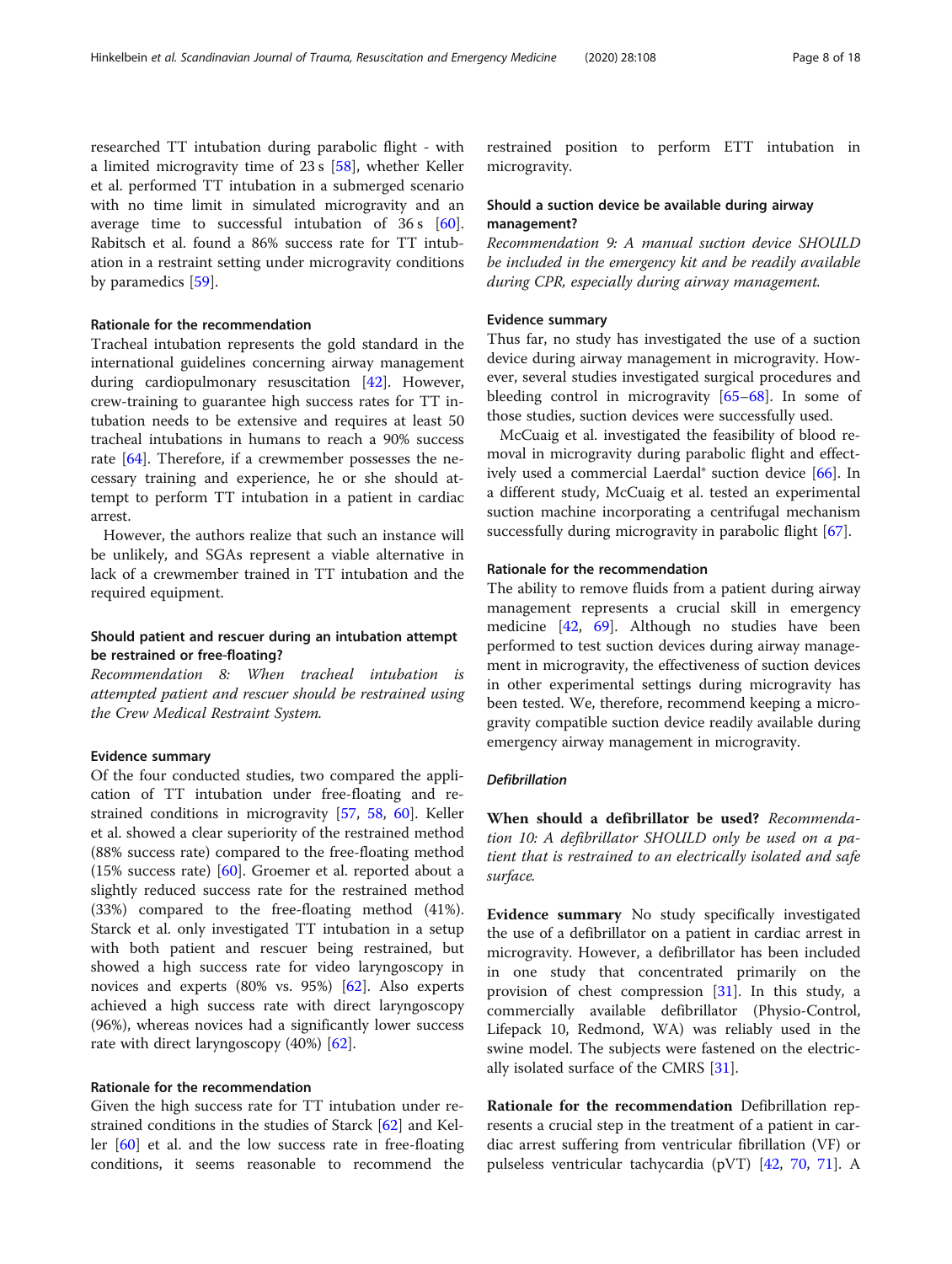defibrillator was first introduced on a Space Shuttle mission with STS-90 in 1998 [[31\]](#page-14-0) and is part of the crew health care system (CHeCS) on the ISS [[28\]](#page-14-0). Although defibrillation offers great advantages in patient care and is a potentially a lifesaving procedure, it also represents a hazard for the rescuer and other crewmembers [[72](#page-16-0)–[74](#page-16-0)]. Therefore, it is necessary to reduce the risk of an accidental shock for the other crewmembers and potential damage to the electrical systems of the spacecraft. For this reason, we recommend the use of a defibrillator only on a patient that has been restrained on an electrical isolated surface such as the CMRS [[28\]](#page-14-0).

What kind of defibrillator and electrodes should be used on a patient in cardiac arrest in microgravity? Recommendation 11: An automated external defibrillator (AED), with long duration batteries and long shelf-life self-adhesive pads, SHOULD be stored with the emergency equipment.

Evidence summary No study has been published that has investigated the use of an AED for CPR in microgravity. However, as already mentioned above a defibrillator has been reliably tested during parabolic flight [\[31](#page-14-0)].

Rationale for the recommendation A defibrillator is an integral part of the emergency equipment during spaceflight. Therefore, it should be stored with the rest of the emergency equipment to guarantee quick deployment of this device. We recommend the use of self-adhesive defibrillation pads as they offer the advantage of better handling especially in microgravity since they require no contact pressure (vs. conventional paddles) so the rescuer can keep their hands free for other tasks.

What features should the AED contain? Recommendation 12: The AED SHOULD have a user-friendly interface, a step-by-step instruction voice for correct pads positioning and electrical shock delivery and a timing device for correct chest compressions/ventilation rate.

Evidence summary As already mentioned above, evidence for defibrillator use in microgravity is scarce. However, a study has been conducted investigating the use and effectiveness of a timing device for CPR by ISS astronaut CMO analogues [[39\]](#page-15-0). Although this study was performed in normogravity, it showed that CMOs with only a short medical training would highly profit in their performance of CPR through the application of a timing device like a metronome for chest compressions and ventilation [\[39\]](#page-15-0).

Rationale for the recommendation As it is not mandatory for the crew of a spacecraft to include a health care provider skilled in emergency medicine, the current standard for medical care during space missions is represented by the CMO [\[28](#page-14-0)]. Those CMOs receive a minimum of 80 h medical training with only a small part being focused on CPR. Therefore, it seems reasonable to include an AED in the medical kit of a spacecraft. The AED guides the CMO (or other crewmembers) with visual and acoustic instructions through the process of CPR.

How should crewmembers be trained for AED use? Recommendation 13: All crewmembers SHOULD be trained in the use of the specific AED provided during the mission.

Evidence summary To this day, no study has been performed to investigate training issues for defibrillation during spaceflight.

Rationale for the recommendation There are different models of AEDs available on the market. It seems only logical to include the very same AED model in the preflight training that is issued on the actual mission. For laypersons short training sessions of around half an hour with AEDs have been showing good results for longterm skill retention [[75\]](#page-16-0).

Should CPR be attempted in the absence of a defibrillator? Recommendation 14: Even if survival is highly unlikely without defibrillation, CPR SHOULD start when a defibrillator is unavailable in the space vehicle, in patients who appear to be in cardiac arrest.

Evidence summary Studies concerning defibrillator use in microgravity in particular are almost not available. As no cardiac arrest ever happened during spaceflight, no outcome investigations are possible.

Rationale for the recommendation There might be different situations in which the on-board defibrillator might not be available, e.g. a technical defect. Even in the absence of a defibrillator the other crewmembers should nevertheless perform CPR with the available equipment. On the one hand, the cardiac arrest could potentially be caused by an asystole or a pulseless electric activity (PEA) and consequently will not be eligible for defibrillation therapy.

On the other hand, a different potentially reversible cause for the cardiac arrest could be present. After successful therapy of this reversible cause it could be possible to establish a Return of Spontaneous Circulation (ROSC) even without a defibrillator.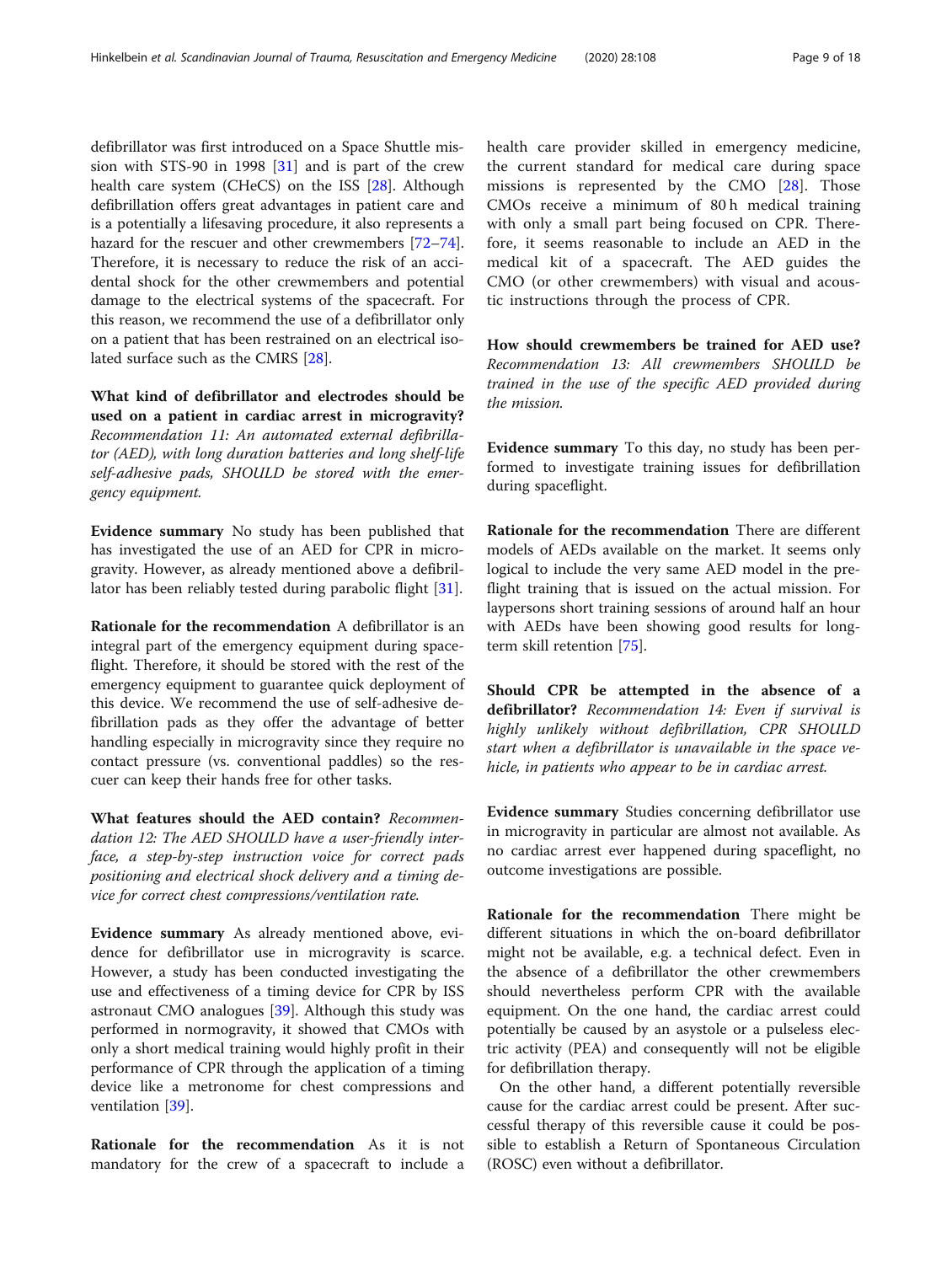Should defibrillation be attempted, even if survival is unlikely? Recommendation 15: Although the survival rate is likely to be reduced in the absence of medical skills and/or equipment for on-going medical support in the event of ROSC in microgravity, defibrillation SHOULD take place when appropriate.

Evidence summary So far, most studies on CPR in microgravity have been designed towards the actual skill performance. No study investigated adjunct measures or post resuscitation care during spaceflight. One study concentrated on a statistical approach to estimate outcomes of astronauts with myocardial infarction and subsequent cardiac arrest during spaceflight [[76\]](#page-16-0). The authors estimate the survival rate of an astronaut suffering from sudden cardiac arrest to be lower than 5% [[76\]](#page-16-0).

Rationale for the recommendation The context of a space mission represents a highly remote setting. The crew might comprise only of members with limited medical training and medical equipment and medications are scarce with no option for resupply. Furthermore, external help and evacuation is unavailable or difficult. These factors impair the prognosis of a patient in ROSC as no further treatment in an advanced medical facility is available.

As the cause of the arrest is sometimes not obvious in the emergency treatment, we recommend delivering full ALS therapy for a patient in cardiac arrest in microgravity whenever possible, acknowledging that post resuscitation care will be suboptimal.

#### Intravenous access/ drug administration

When should venous access be attempted? Recommendation 16: Venous access SHOULD ONLY be performed if more than two rescuers are present during a cardiac arrest and high-quality CPR is performed.

Evidence summary Intravenous access in microgravity has never been investigated specifically, but it was included in different studies as a consequence of the primary intervention [\[65](#page-15-0), [67](#page-15-0)]. It was shown that intravenous access could be successfully obtained [[67\]](#page-15-0).

Rationale for the recommendation Venous access and drug therapy are integral parts of the ACLS algorithm [[42\]](#page-15-0). However, these steps are less critical then chest compressions, defibrillation and ventilation. We, therefore, recommend only attempting venous access once effective CPR is ongoing.

Which drug administration route should be attempted first? Recommendation 17: As a first choice for the application of medication a peripheral venous cannulation SHOULD be used.

Evidence summary Intravenous access in microgravity has never been investigated specifically, but it was included in different studies as a byproduct [[65](#page-15-0), [67](#page-15-0)].

Rationale for the recommendation The current CPR guidelines incorporate the recommendation to attempt intravenous access as a first route for drug administration  $[42]$  $[42]$  $[42]$ . As it has been proven, that intravenous access in microgravity can be established we recommend choosing it as a first route for drug administration in microgravity.

Which alternative should be used for venous access? Recommendation 18: When a peripheral venous access cannot be established in a patient in cardiac arrest in microgravity, the intraosseous tibial route SHOULD be used.

Evidence summary There has been no study conducted which investigates the performance of intraosseous access during cardiac arrest in microgravity.

Rationale for the recommendation The current CPR guidelines incorporate the recommendation to establish an intraosseous access in a patient in cardiac arrest when the intravenous cannulation fails. The intraosseous route achieved similar plasma drug concentrations as the intravenous route in a comparable time [[77](#page-16-0)]. Also, the training to learn and retain skills for intraosseous access is moderate [[78\]](#page-16-0) and equipment for its application is readily available. We, therefore, recommend the application of intraosseous access as a second line for failed intravenous access attempt on a patient in cardiac arrest in microgravity, although it has never been tested in microgravity.

How should an infusion be administered? Recommendation 19: For intravenous and intraosseous infusion, a degassed infusion bag encased in a pressure bag SHOULD be used.

Evidence summary No study specifically investigated the best way to administer intravenous fluids in a patient in cardiac arrest. However, they were tested in an ATLS study in microgravity during parabolic flights [[65](#page-15-0)]. In this study, degassed infusion bags encased in a pressure bag were effectively used to administer crystalloid fluids [[65\]](#page-15-0). In a different study, an electric infusion pump was successfully used to administer intravenous fluids in a mannequin model [[67](#page-15-0)].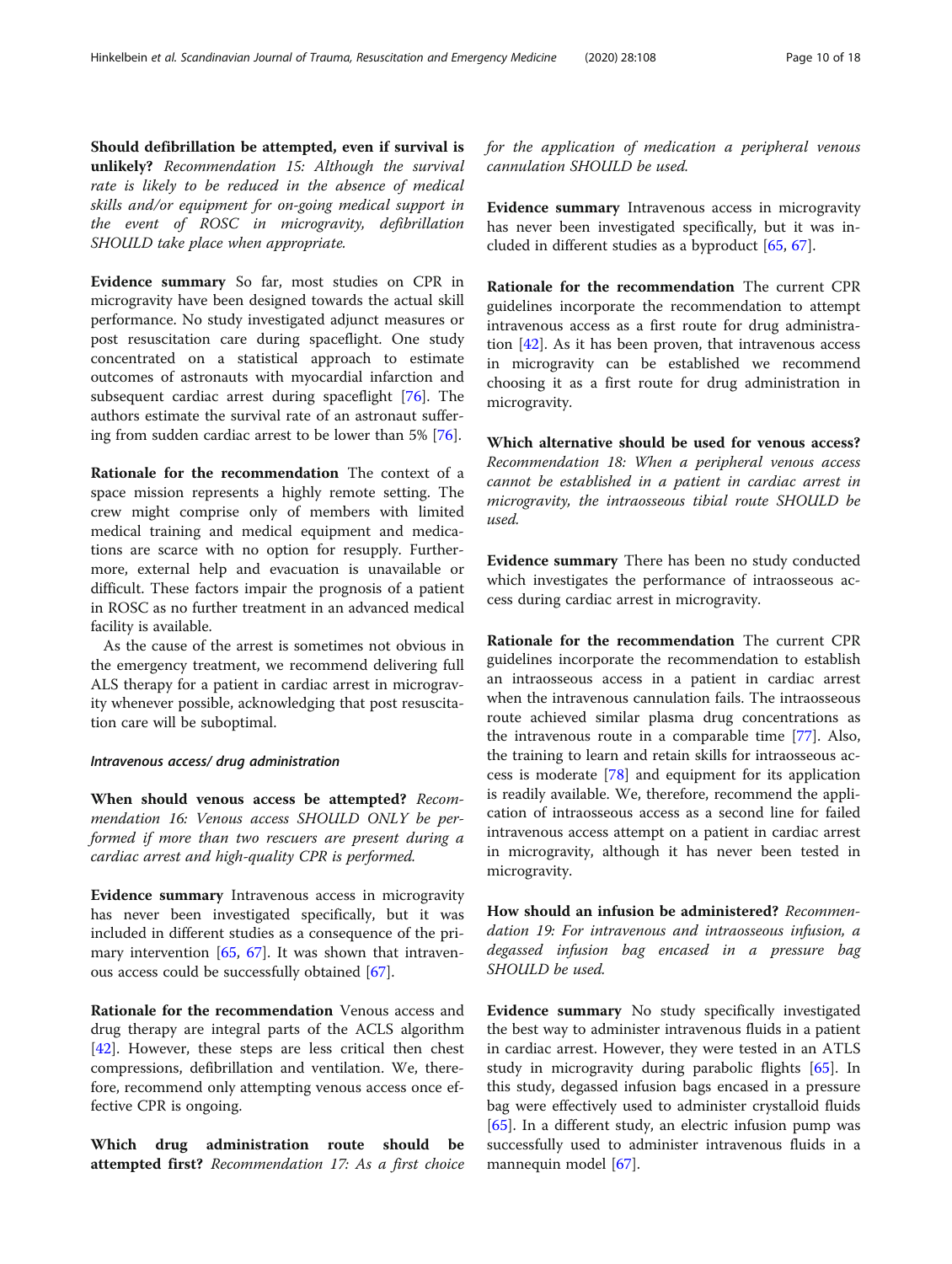Rationale for the recommendation Different options are available for continuous infusion of intravenous fluids. One is utilization of an infusion pump to administer intravenous fluids. Another option would be the degassed infusion bag encased in a pressure bag. The advantage of the pressure bag lies in its simplicity. As it does not rely on electrical power and an electrical motor, it offers fewer failure possibilities. Also, the application time of a simple pressure bag is probably shorter than the time to prepare and start an advanced infusion pump. We therefore recommend the use of a degassed infusion bag encased in a pressure bag for quick administration of intravenous fluids in the emergency situation of a cardiac arrest in microgravity.

## Telemedicine

Should telemedicine support be consulted in LEO? Recommendation 20: In low earth orbit telemedicine support SHOULD be consulted in the event of a cardiac arrest, when it seems feasible and the manpower for its application is present.

Evidence summary No study directly investigated the use of telemedicine support during CPR in a patient in cardiac arrest in microgravity. However, telemedicine support in the performance of emergency medical procedures such as chest drain insertion has been successfully tested [[65](#page-15-0)].

Rationale for the recommendation In the terrestrial setting, telemedicine is an accepted addition for emergency therapy in critically ill patients [[79](#page-16-0), [80\]](#page-16-0). However, CPR requires immediate action of all available crewmembers and emphasis should be put on the onboard best quality treatment of the patient. In the first minutes of a cardiac arrest the crew will be fully engaged to perform the CPR algorithm and the skills necessary to do so.

Also, telemedicine support will probably not be able to positively influence the application of these crucial first CPR steps. Therefore, we believe, that the focus should lie on the autonomous application of CPR by the crewmembers. Only if CPR can be performed without endangering quality, one member of the crew should try and seek telemedicine support.

Should telemedicine support be consulted during space exploration missions? Recommendation 21: During space exploration missions to Mars telemedicine support will be impractical during CPR due to the communicational time-delay (3–23 min) and SHOULD only be attempted, when additional crewmembers, not involved in treating the patient, are present.

Evidence summary Communication delay from Mars to Earth is estimated to range between 3 and 23 min each way [\[81](#page-16-0)–[83](#page-16-0)].

Rationale for the recommendation Because of the long time delay no relevant benefit from telemedicine support in the initial phase of CPR is expected. A response from Mission Control would subsequently take 6 to 46 min. As successful resuscitation attempts often last less than 15 min until ROSC [[84](#page-16-0), [85\]](#page-16-0), it is highly unlikely that telemedicine support will have a beneficial impact in the initial phase of CPR treatment. However, the crew will be obliged to inform Mission Control of an ongoing medical emergency.

Who should make the decision to terminate CPR if necessary? Recommendation 22: The decision to terminate resuscitation SHOULD be made by the crewmember with the highest medical qualification after consultation with telemedicine support. Only if telemedicine support is unavailable or time delay prevents prompt feedback the decision has to be made by the crewmember with the highest medical qualification alone.

Evidence summary There are no studies investigating the termination of CPR in a patient in cardiac arrest during spaceflight. In addition, this topic remains highly controversial even in the terrestrial setting.

Rationale for the recommendation The topic of termination of CPR remains a highly controversial one, even in the terrestrial setting [[86](#page-16-0)–[88](#page-16-0)]. Especially for a crew in spaceflight, the decision to terminate a CPR attempt will be extraordinary challenging because of the close personal relation to the patient and the remote setting. As a physician might not be part of the crew, either another crew member with special medical training (nurse, paramedic, etc.) or a CMO will oversee resuscitation. It is subsequently their duty to terminate the treatment if the situation is deemed futile.

This decision surely requires communication with the crewmembers involved in the treatment. Furthermore, it should be attempted to consult the telemedicine support on this decision. If telemedicine support is unavailable or communication delay appears to be inadequate to the medical leader, the decision to terminate CPR should be made, nonetheless. It is their obligation to the crew to prevent ongoing CPR in a futile situation and to preserve the medical equipment and drugs for future possible emergencies.

## Ethics

Next to recommendations concerning the best clinical practice for successful CPR during spaceflight, ethical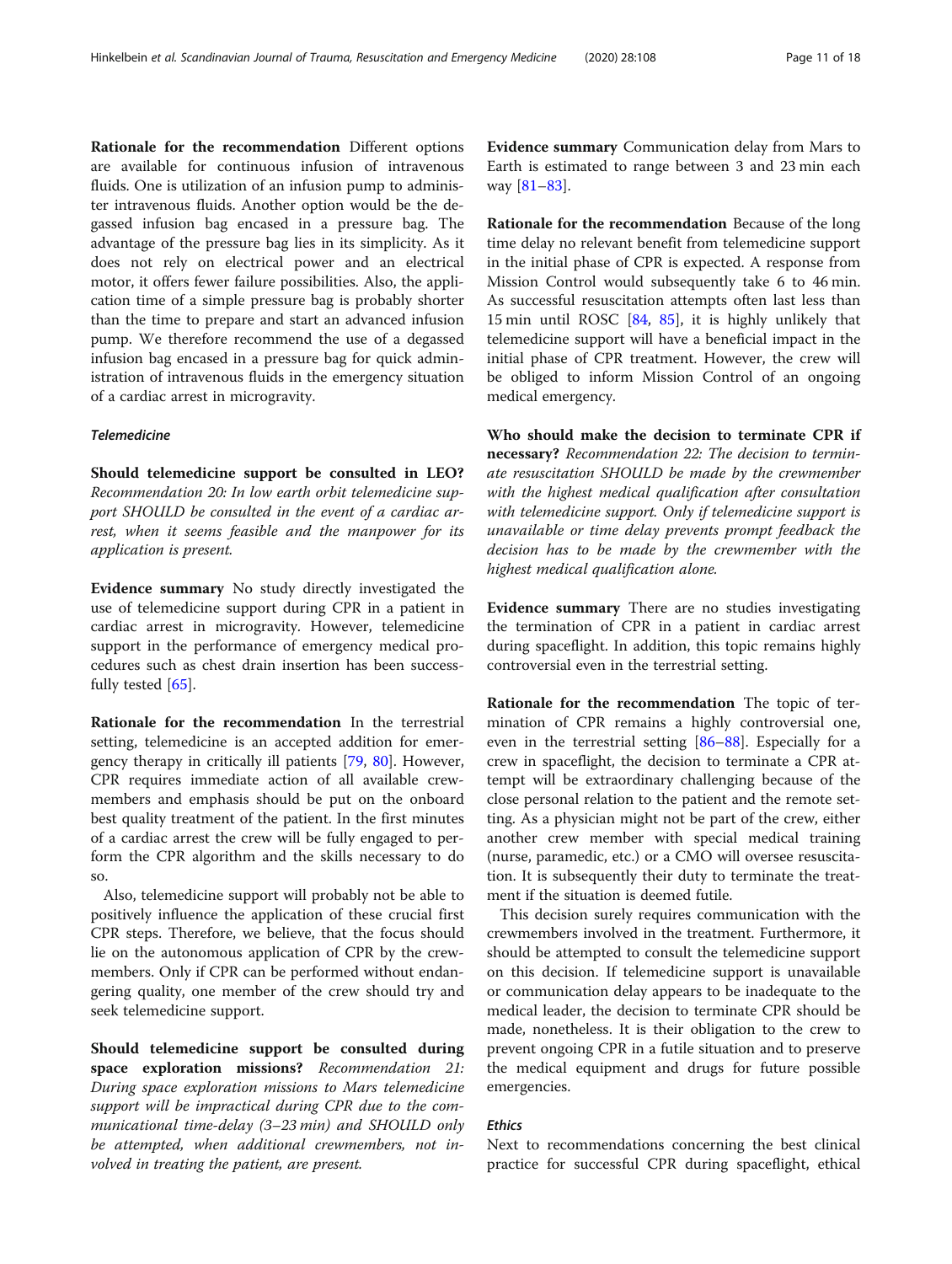and psychological / psychiatric issues deserve attention in this context; particularly since peculiarities of CPR are entangled with specific characteristics of space flight. While there is some evidence regarding psychological, neuro-behavioural aspects [\[89](#page-16-0)] and ethical issues of space flight  $[90]$  $[90]$  $[90]$ , there is no guidance available to date about specific considerations in the context of CPR. The issues raised in this section are therefore not intended as recommendations, but rather as questions for reflection, and as future research directions.

#### Ethical questions related to CPR

Futility is a major ethical issue discussed in the context of CPR on Earth – i.e. if an intervention is considered to be futile in terms of its benefit for length and quality of life, its ethical justification is questionable. However, there are no clear boundaries for futility; this may even be aggravated in the context of space flight since the death of one crew member may jeopardise the whole mission, resulting in potential conflicts of interest between the crew and the person at risk of death. Moreover, decision-making is complicated by the fact that it will be virtually impossible to involve proxies (e.g. family members) due to remote communication with the ground.

The AHA recommends considering the values of patients, healthcare providers and local society in determining the appropriateness of CPR for an individual patient [[91\]](#page-16-0). Given the particular normative, cultural, and spatial conditions of space flight, a context-specific ethical framework is needed to support ethically responsible decision-making concerning the application and continuation of CPR during space flight. This requires discussing acceptable and sustainable values regarding CPR, including questions of futility, dignity, information of the family, and proactive strategies such as advance directives / "Do Not Attempt CPR" (DNACPR) orders. An ethical framework also involves strategies to anticipate or assess the presumed will of the person in need of CPR, as well as measures to be taken for crew members in order to be prepared for the challenges related to such a decision, and to cope with the decision and its outcomes both as individuals and as a 'community of destiny'. In addition, pre-mission training should include reflection on diverse scenarios (e.g., survival of the crew member, survival with impairment, or death).

Another ethical question regards the adequate and respectful dealing with the newly dead in case of unsuccessful CPR. This includes the challenge of informed consent with the use of newly dead patients for research and training, and the balancing of interests between the protection of medical confidentiality and the interest in gaining better insight in medical

issues in space through disclosure of information and systematic collection of data [[90](#page-16-0)].

#### Perceptual, cognitive, and psychomotor performance

For CPR on Earth, as is true for every emergency situation, a number of highly specific conditions, skills, and psychophysiological prerequisites are essential. Next to semantic and episodic knowledge on how to perform CPR, its application demands (a) sympathetic function such as attention, focused concentration, and quick response capacity; (b) effective motor function, in particular fine motor skills; and (c) cognitive function in terms of interpersonal interaction and decision-making. In the remote microgravity environment, several factors are complicating psychophysiological, cognitive, and motor function.

For example, it was reported that the effects of microgravity in addition to the working and living conditions of space can induce stress states in astronauts that also can lead to degradations of cognitive and psychomotor performance [[92\]](#page-16-0). Research on earth has shown that the perceptual motor performance deteriorates under stress [[93](#page-16-0)–[95](#page-16-0)], particularly with regard to control processes such as the perception of time [\[96](#page-16-0), [97\]](#page-16-0), the relationship between automatic and controlled processes (inhibitory processes), and the categorization of incoming information [\[98](#page-16-0), [99](#page-16-0)]. A similar decrease of the perceptual motor performances in the stressful environment of a space mission could be confirmed [\[100](#page-16-0)–[109](#page-17-0)], but it remains unclear to what extend these observed deficits will change during long- term space missions. Moreover, findings suggest that increased feelings of loneliness and abandonment may interfere with the cognitive performance  $[110]$  $[110]$  and that executive functions  $[111-114]$  $[111-114]$  $[111-114]$  $[111-114]$  $[111-114]$  and decision making [\[115](#page-17-0)] are impaired in space missions.

Furthermore, the effect of microgravity is related to mechanical and proprioceptive changes during the execution of movements, leading to a disruption of the usual relationships among efferent and afferent signals that has been referred to as a state of "sensorimotor discordance" [[103](#page-16-0)]. With regards to CPR, the question could be stressed whether these limitations also significantly affect cognitive and psychomotor skills during resuscitation. However, the question also arises as to how significant these limitations are and that, of course, resuscitation under the above-mentioned limitations is better than no resuscitation at all. Considering situational restrictions concerning decision-making, structured guidelines for emergency situations like CPR are urgently needed.

## Intercultural issues

As a specific aspect of group dynamics, the international and intercultural nature of space flight needs to be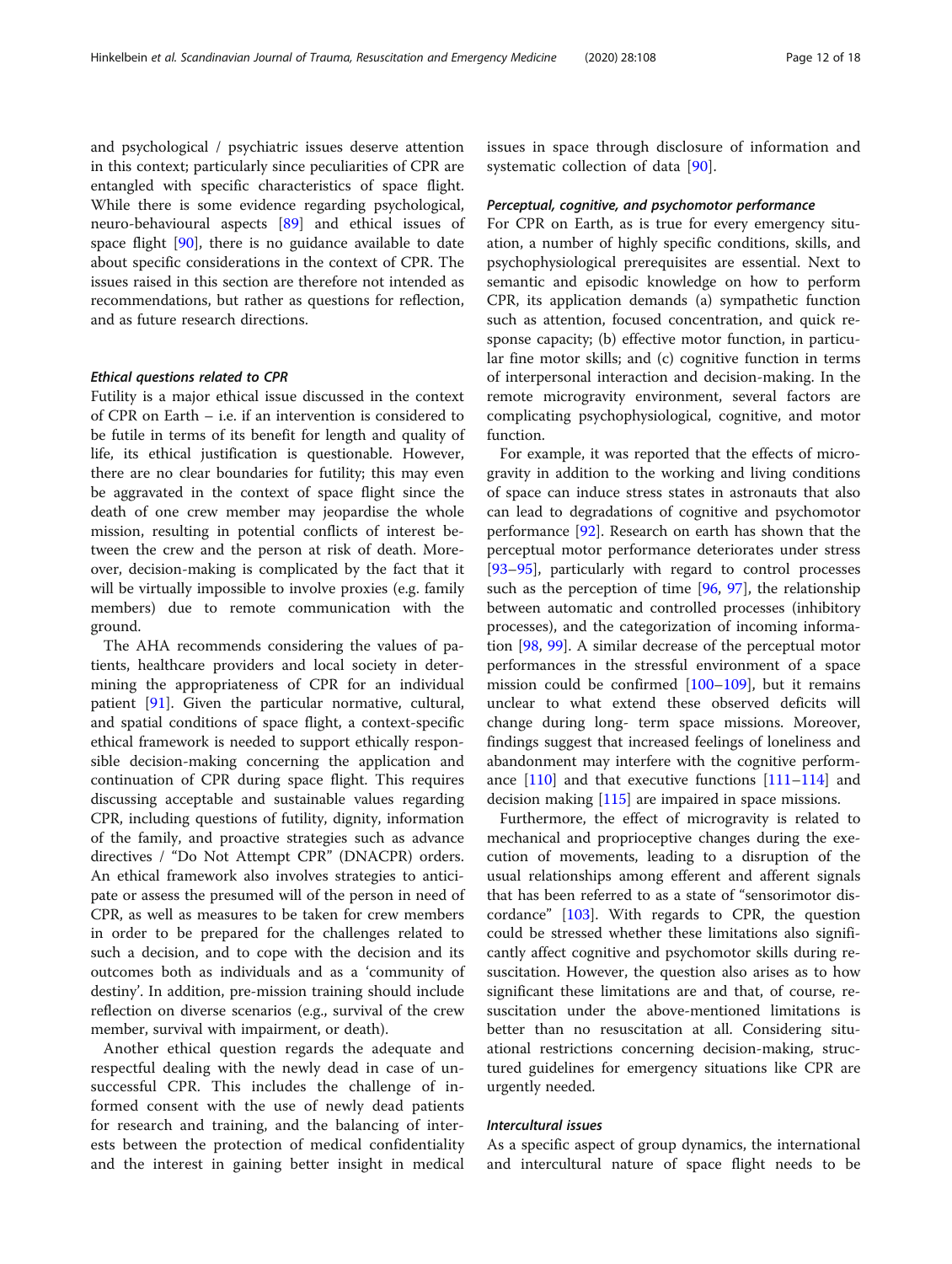considered. Crews are diverse in terms of ethical and cultural norms, e.g. regarding the broad ethical principles of beneficence, non-malevolence, autonomy, and justice. For example, there may differences in emphasis on patient autonomy or informed decision-making. There may also be culturally diverse values and beliefs concerning end-of-life, dealing with deceased persons, handling emotions, spirituality, rituals of bereavement, social behaviour norms [\[116\]](#page-17-0). More specifically with respect to CPR, this may have implications for questions concerning the beginning and ending of CPR [\[91](#page-16-0)]. Moreover, there may be different manifestations of emotional reactions to distressing situations [\[116](#page-17-0)] which may pose a challenge in terms of interpersonal communication and group dynamics.

#### Possible prevention and treatment approaches

During long-duration expeditions, where higher crew autonomy and communication delays with the Earth will be unavoidable, the ability to deal with psychiatric problems on board becomes especially important. There will be no possibility to evacuate an ill crewmember and the communication delays will make real-time conversation with specialists back home impossible. As a consequence, support will depend on crew members being trained in psychological counselling and the use of psychoactive medications. This person should have a knowledge of [[1](#page-14-0)]: individual psychopathology and small group behaviour [\[2\]](#page-14-0); the individual and interpersonal effects of stressors to be expected during the mission [\[3](#page-14-0)]; crisis intervention techniques and the facilitation of group awareness, cohesion, and teambuilding; and [[4](#page-14-0)] the appropriate use of tranquilizers and other psychoactive medications, including their usefulness and side effects under conditions of microgravity [[117,](#page-17-0) [118](#page-17-0)]. Studies suggested that computer-based intervention programs applying cognitive-behavioural and self-help instruction may be as effective as face-to-face intervention for dealing with mild types of psychopathology [\[119](#page-17-0)–[121](#page-17-0)]. Pre-mission trainings should be implemented by each space agency based on international agreements and focus on further development of coping abilities of individual crewmembers and crews [[89](#page-16-0)].

According to evidence from space and other isolated and confined settings, intra crew tension, leadership styles, and group dynamics are key factors responsible for exacerbating or ameliorating stress, or facilitating coping and adaptation [\[118,](#page-17-0) [122\]](#page-17-0) and should be included in these training programs, as well as self-care and selfmanagement and cross-cultural aspects in the preparation for long-term missions.

## Conclusion and future research directions

We argue that for an adequate consideration of ethical and psychological issues surrounding CPR during space flight, a multi-level approach is needed. An important systemic prerequisite will be a general ethical and psychological framework that allows for a culture of constructively dealing with fragility and finiteness in a context where fitness, strength, and controllability are key requisites. This already starts with the mission selection process, when fear of disqualification may result in underreporting of medical problems [\[90](#page-16-0)]. Pre-mission trainings should address ethical issues and psychological coping strategies in emergency situations. Moreover, context-specific prevention and treatment approaches need to be ensured, as well as the presence of crew members trained in counselling and the use of psychoactive medication. Future research should address these ethical and psychological tension fields in order to elucidate expedient starting points for intervention. Herein, participatory approaches involving key stakeholders may be fruitful to initiate and maintain dialogue with respect to the conditions that are needed to create an ethically and psychologically sustainable environment of care in the case of CPR.

## Summary and conclusions

This guideline is intended to summarize the available evidence for the application of CPR in a patient in cardiac arrest in microgravity. It is an early attempt at improving CPR performance in this special setting. The authors acknowledge that a cardiac arrest during spaceflight is a highly unlikely scenario at the moment. As it has never happened, real life experience is missing. But, with the future rise of space tourism and the increase of missions to the Moon and potentially to Mars, cardiac arrest onboard a spacecraft is a real possibility.

Several studies have assessed CPR techniques in microgravity. However, most of those studies concentrated on the application of chest compressions. In contrast, there are only four studies investigating airway management in microgravity. The evidence for many other aspects of CPR such as defibrillation, drug therapy or post resuscitation care remains minimal to nonexistent. Therefore, this guideline faces also some important limitations.

Furthermore, the available studies were either performed in microgravity during parabolic flights, during simulated microgravity in a body suspension device or underwater. All of those settings pose their own limitations. Parabolic flight only allows for 20–22 s of microgravity and, thus, many experiments are unable to investigate the application chest compressions over realistic periods of time (2-min duration of a standard chest compression cycle).

Body suspension devices allow the observation during longer periods, but only simulate an imperfect microgravity since the subjects are still affected by Earth's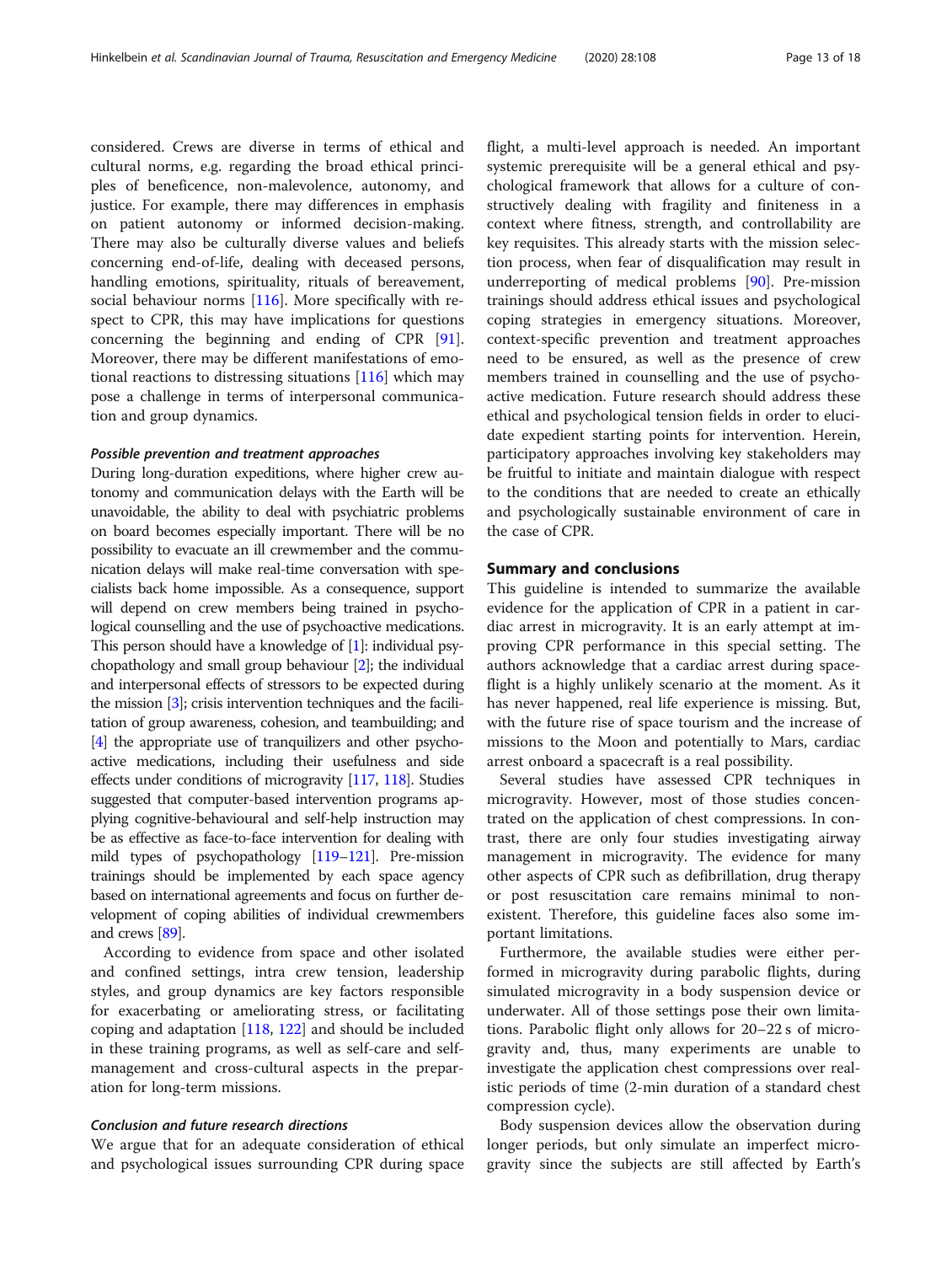<span id="page-13-0"></span>gravity. Underwater scenarios are also used to simulate microgravity. If neutral buoyancy in the experimental setup is achieved, microgravity can be simulated. But the necessary preparations concerning equipment (buoyancy control device, regulator, diving goggles, etc.) and handling limit the transferability of such a scenario to actual spaceflight.

CPR in microgravity is feasible. However, it requires modifications of the terrestrial guidelines to consider the unique challenges of microgravity and long duration spaceflight. Not only does the lack of gravity dictate special techniques for chest compressions, the clinical resources are extremely limited. This is primarily caused by the unavailability of imminent support and evacuation capabilities. Furthermore, limitations concerning equipment and training restrict the availability of proper post resuscitation care in form of an intensive care unit. Therefore, and in the absence of any scientific evidence for intensive care in microgravity, no explicit recommendations concerning post-resuscitation care were made in this guideline.

One additional factor is that the main task of the crew is the mission, and medical training and preparations only make up a small part of astronaut training. They therefore have limited opportunity to develop clinical confidence required for successful CPR. A future crew for space exploration missions might not include a physician experienced in emergency medicine, or the physician might become incapacitated, which further decreases the medical capabilities of the whole crew. This guideline represents a first step to lay an evidencebased foundation for CPR in microgravity during spaceflight.

Further studies are necessary, but this guideline forms a framework for future research priority setting in emergency space medicine. However, the upcoming Moon missions and the medical experiments that will be performed during those missions will hopefully enrich our knowledge on emergency medicine in microgravity. Although no one would ever hope for real-life medical emergencies, it is only a matter of time until the first cardiac arrest during spaceflight happens. It can only be our task to equip our crews with the best techniques and treatment strategies.

## Supplementary information

Supplementary information accompanies this paper at [https://doi.org/10.](https://doi.org/10.1186/s13049-020-00793-y) [1186/s13049-020-00793-y](https://doi.org/10.1186/s13049-020-00793-y).

Additional file 1. PICO-questions, literature search strings for PUBMED and retrieved hits as of 31<sup>st</sup> July 2017.

#### Abbreviations

ACCD: Automated Chest Compression Devices; AED: Automated external defibrillator; AHA: American Heart Association; ALS: Advanced life support; BLS: Basic life support; CHeCS: Crew health care system; CMO: Crew Medical Officer; CMRS: Crew medical restraint system; CPR: Cardiopulmonary resuscitation; DGLRM: Deutsche Gesellschaft für Luft- und Raumfahrtmedizin, German Society of Aviation and Space Medicine; ER: Evetts-Russomano; ERC: European Resuscitation Council; ESAM: European Society of Aerospace Medicine; ESAM-SMG: Space Medicine Group, European Society of Aerospace Medicine; GRADE: The Grading of Recommendations Assessment, Development and Evaluation; HS: Handstand; ILCOR: International Liaison Committee on Resuscitation; LEO: Low earth orbit; LMA: Laryngeal mask; NASA: National Aeronautics and Space Administration; PEA: Pulseless electric activity; PICO: Population, Intervention, Comparison, Outcome; pVT: Pulseless ventricular tachycardia; RBH: Reverse bear hug; ROSC: Return of spontaneous circulation; SAD: Supraglottic airway device; SGA: Supraglottic airway; TI: Tracheal intubation; TT: Tracheal tube; VF: Ventricular fibrillation

#### Acknowledgements

Not applicable

#### Authors' contributions

JH acted as the chairperson of the research group, JH and SK planned the guideline, SK drafted the literature search, all authors corrected and improved the literature search, SK applied the search strategy, JH, SK, MK and CN lead the literature review process, JH solved conflicting screening decisions, SK obtained the full length papers, JH, JS and SK performed the GRADE, SK scheduled the teams for separate section recommendations, all authors prepared and drafted recommendations based on the available evidence, SK moderated the DELPHI-process, JH and SK defined the strength of recommendations, JH and SK drafted the manuscript with support of all authors, especially JS; TR, LR, AN, MK and CA. All authors read and approved the final manuscript.

#### Funding

This guideline did not receive any funding. Open Access funding enabled and organized by Projekt DEAL.

#### Availability of data and materials

Not applicable

#### Ethics approval and consent to participate

Not applicabale

#### Consent for publication

Not applicable

# Competing interests

The authors declare that they have no competing interests.

## Author details

<sup>1</sup>German Society of Aviation and Space Medicine (DGLRM), Munich, Germany. <sup>2</sup>Department of Anaesthesiology and Intensive Care Medicine, University Hospital of Cologne, 50937 Cologne, Germany. <sup>3</sup>Space Medicine Group, European Society of Aerospace Medicine (ESAM), Cologne, Germany. 4 Department of Internal Medicine III, Heart Centre of the University of Cologne, Cologne, Germany. <sup>5</sup>Fire Department City of Cologne, Institute for Security Science and Rescue Technology, Cologne, Germany. <sup>6</sup>Department of Anaesthesia and Intensive Care, Örebro University Hospital, Örebro, Sweden. <sup>7</sup>Department of Anesthesiology, University of Florida College of Medicine Jacksonville, FL, USA. <sup>8</sup>Department of Cardiology and Angiology, Heart Center Duisburg, Evangelisches Klinikum Niederrhein, Duisburg, Germany. 9 Department of Anaesthesia and Intensive Care, Santa Maria delle Grazie Hospital, Pozzuoli, Naples, Italy. <sup>10</sup>Division of Anaesthesia, Analgesia, and Intensive Care, Department of Surgical and Biomedical Sciences, University of Perugia, Perugia, Italy. <sup>11</sup>Gerbrunn, Germany. <sup>12</sup>Department of Psychiatry and Psychotherapy, Faculty of Medicine and University Hospital Cologne,<br>University of Cologne, 50937 Cologne, Germany. <sup>13</sup>Aerospace Medicine, Centre of Human and Applied Physiological Sciences, King's College, London, UK. 14Department of Otorhinolaryngology, Head and Neck Surgery, University of Cologne, 50937 Cologne, Germany.<sup>15</sup>University of Perugia-Terni, Perugia-Terni, Italy. <sup>16</sup>Cologne Center for Ethics, Rights, Economics, and Social Sciences of Health (CERES), University of Cologne and University Hospital of Cologne, Cologne, Germany. 17Department of Surgery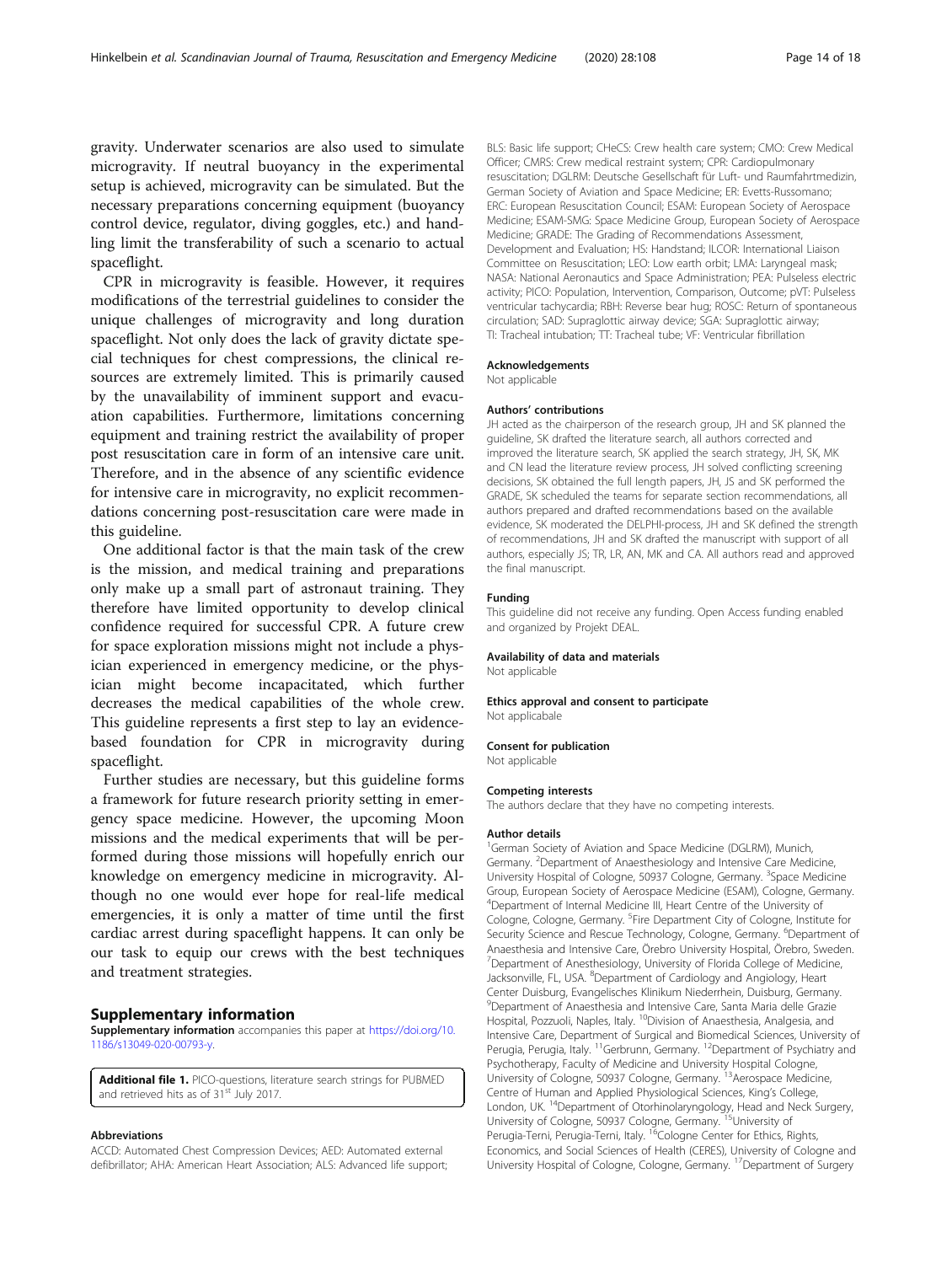<span id="page-14-0"></span>and Cancer, Faculty of Medicine, Imperial College London, Exhibition road, London SW7 2AZ, UK. <sup>18</sup>School of Nursing, University of Pennsylvania, Philadelphia, PA, USA. <sup>19</sup>Accident and Emergency Department, Queen Elizabeth University Hospital, Glasgow, Scotland. <sup>20</sup>Department of Anesthesia, Critical Care and Pain Medicine, Massachusetts General Hospital, Harvard Medical School, Boston, USA. 21Department of Anesthesiology, Heidelberg University Hospital, Heidelberg, Germany. 22University Hospital Southampton NHS Foundation Trust, Anaesthetic Department, Southampton, UK. <sup>23</sup> Anesthesia and Postoperative Intensive Care Unit, AORN Cardarelli, Naples, Italy. 24Centre of Human and Applied Physiological Sciences, Kings College London, London, UK.<sup>25</sup>Department of Anaesthesiology and Intensive Care Medicine, Schön Klinik Düsseldorf, Am Heerdter Krankenhaus 2, 40549 Düsseldorf, Germany. 26Anesthesiology Department, Brest University Hospital, Brest, France. 27Anesthesiology Department, Bretagne Sud General Hospital, Lorient, France. <sup>28</sup>Medical and Maritime Simulation Center, Lorient, France.<br><sup>29</sup>Laboratory of Psychology, Cognition, Communication and Behavior, University of Bretagne Sud, Vannes, France. <sup>30</sup>Academic Department of Anaesthesia, Critical Care, Pain and Resuscitation, University Hospitals Birmingham, Heart of England NHS Foundation Trust, Birmingham, UK. <sup>31</sup>University Department for Anesthesia, Intensive and Emergency Medicine and Pain Management, Hospital Oldenburg, Oldenburg, Germany.

## Received: 22 July 2020 Accepted: 7 October 2020 Published online: 02 November 2020

#### References

- 1. Portree DSF. Humans to Mars: Fifty Years of Mission Planning, 1950–2000. Monogr Aerosp Hist Ser. 2001;21 Available from: [https://ntrs.nasa.gov/](https://ntrs.nasa.gov/search.jsp?R=20010020400) [search.jsp?R=20010020400](https://ntrs.nasa.gov/search.jsp?R=20010020400).
- 2. Komorowski M, Fleming S, Mawkin M, Hinkelbein J. Anaesthesia in austere environments: literature review and considerations for future space exploration missions. NPJ Microgravity. 2018;4(1):5 Available from: [http://](http://www.nature.com/articles/s41526-018-0039-y) [www.nature.com/articles/s41526-018-0039-y.](http://www.nature.com/articles/s41526-018-0039-y)
- 3. Komorowski M, Fleming S, Hinkelbein J. Anaesthesia in outer space. Curr Opin Anaesthesiol. 2016;29(6):649–54 Available from: [http://content.](http://content.wkhealth.com/linkback/openurl?sid=WKPTLP:landingpage&an=00001503-201612000-00003) [wkhealth.com/linkback/openurl?sid=WKPTLP:landingpage&an=00001503-2](http://content.wkhealth.com/linkback/openurl?sid=WKPTLP:landingpage&an=00001503-201612000-00003) [01612000-00003](http://content.wkhealth.com/linkback/openurl?sid=WKPTLP:landingpage&an=00001503-201612000-00003).
- 4. Komorowski M, Neuhaus C, Hinkelbein J. Emergency medicine in space. Notfall + Rettungsmedizin. 2015;18(4):268–73 Available from: [http://link.](http://link.springer.com/10.1007/s10049-014-1979-8) [springer.com/10.1007/s10049-014-1979-8](http://link.springer.com/10.1007/s10049-014-1979-8).
- 5. Summers RL, Johnston SL, Marshburn TH, Williams DR. Emergencies in space. Ann Emerg Med. 2005;46(2):177–84.
- 6. Walton ME, Kerstman EL, Program SS. Quantification of medical risk on the international space station using the integrated medical model. Aerosp Med Hum Perform. 2020;91(4):332–42.
- Stewart LH, Trunkey D, Rebagliati GS. Emergency medicine in space. J Emerg Med. 2007;32(1):45–54 Available from: [http://linkinghub.elsevier.com/](http://linkinghub.elsevier.com/retrieve/pii/S0736467906006342) [retrieve/pii/S0736467906006342](http://linkinghub.elsevier.com/retrieve/pii/S0736467906006342).
- 8. Kouwenhoven WB, Jude JR, Knickerbocker G. Closed-chest cardiac massage. J Am Med Assoc. 1960;173(10):94–7.
- 9. Acosta P, Varon J, Sternbach GL, Baskett P. Kouwenhoven , Jude and Knickerbocker The introduction of defibrillation and external chest compressions into modern resuscitation. Resuscitation. 2005;64:139–43.
- 10. Truhlář A, Deakin CD, Soar J, Khalifa GEA, Alfonzo A, Bierens JJLM, et al. European resuscitation council guidelines for resuscitation 2015. Section 4. Cardiac arrest in special circumstances. Resuscitation. 2015;95:148–201.
- 11. Perkins GD, Handley AJ, Koster RW, Castrén M, Smyth MA, Olasveengen T, et al. European resuscitation council guidelines for resuscitation 2015. Section 2. Adult basic life support and automated external defibrillation. Resuscitation. 2015;95:81–99.
- 12. Wik L. Quality of cardiopulmonary resuscitation during out-of-hospital cardiac arrest. JAMA. 2005;293(3):299 Available from: [http://jama.](http://jama.jamanetwork.com/article.aspx?doi=10.1001/jama.293.3.299) [jamanetwork.com/article.aspx?doi=10.1001/jama.293.3.299.](http://jama.jamanetwork.com/article.aspx?doi=10.1001/jama.293.3.299)
- 13. Santos CM da C, Pimenta CA de M, Nobre MRC. The PICO strategy for the research question construction and evidence search. Rev Lat Am Enfermagem 2007;15(3):508–511. Available from: [http://www.scielo.br/scielo.](http://www.scielo.br/scielo.php?script=sci_arttext&pid=S0104-11692007000300023&lng=en&tlng=en) [php?script=sci\\_arttext&pid=S0104-11692007000300023&lng=en&tlng=en.](http://www.scielo.br/scielo.php?script=sci_arttext&pid=S0104-11692007000300023&lng=en&tlng=en)
- 14. Aslam S, Emmanuel P. Formulating a researchable question: A critical step for facilitating good clinical research. Indian J Sex Transm Dis AIDS. 2010; 31(1):47 Available from: [http://www.ijstd.org/text.asp?2010/31/1/47/69003.](http://www.ijstd.org/text.asp?2010/31/1/47/69003)
- 15. Gates A, Johnson C, Hartling L. Technology-assisted title and abstract screening for systematic reviews: a retrospective evaluation of the Abstrackr machine learning tool. Syst Rev. 2018;7(1):45 Available from: [https://systematicreviewsjournal.biomedcentral.com/articles/10.1186/](https://systematicreviewsjournal.biomedcentral.com/articles/10.1186/s13643-018-0707-8) [s13643-018-0707-8](https://systematicreviewsjournal.biomedcentral.com/articles/10.1186/s13643-018-0707-8).
- 16. Bayat Z, Lang E. Guidelines helping clinicians make the GRADE. Intern Emerg Med. 2015;10(1):87–92 Available from: [http://link.springer.com/10.1](http://link.springer.com/10.1007/s11739-014-1128-x) [007/s11739-014-1128-x](http://link.springer.com/10.1007/s11739-014-1128-x).
- 17. Andrews J, Guyatt G, Oxman AD, Alderson P, Dahm P, Falck-Ytter Y, et al. GRADE guidelines: 14. Going from evidence to recommendations: the significance and presentation of recommendations. J Clin Epidemiol. 2013; 66(7):719–25 Available from: [https://linkinghub.elsevier.com/retrieve/pii/](https://linkinghub.elsevier.com/retrieve/pii/S0895435612001382) [S0895435612001382.](https://linkinghub.elsevier.com/retrieve/pii/S0895435612001382)
- 18. Andrews JC, Schünemann HJ, Oxman AD, Pottie K, Meerpohl JJ, Coello PA, et al. GRADE guidelines: 15. Going from evidence to recommendation—determinants of a recommendation's direction and strength. J Clin Epidemiol. 2013;66(7):726–35 Available from: [https://](https://linkinghub.elsevier.com/retrieve/pii/S0895435613000541) [linkinghub.elsevier.com/retrieve/pii/S0895435613000541](https://linkinghub.elsevier.com/retrieve/pii/S0895435613000541).
- 19. Guyatt GH, Oxman AD, Schünemann HJ, Tugwell P, Knottnerus A. GRADE guidelines: a new series of articles in the journal of clinical epidemiology. J Clin Epidemiol. 2011;64(4):380–2 Available from: [https://linkinghub.elsevier.](https://linkinghub.elsevier.com/retrieve/pii/S089543561000329X) [com/retrieve/pii/S089543561000329X](https://linkinghub.elsevier.com/retrieve/pii/S089543561000329X).
- 20. Fink A, Kosecoff J, Brook RH. Consensus methods: characteristics. Am J Public Health. 1984;74(9):979–83.
- 21. McMillan SS, King M, Tully MP. How to use the nominal group and Delphi techniques. Int J Clin Pharm. 2016; Available from: [http://link.springer.com/1](http://link.springer.com/10.1007/s11096-016-0257-x) [0.1007/s11096-016-0257-x](http://link.springer.com/10.1007/s11096-016-0257-x).
- 22. Gordon AS. Cardiopulmonary resuscitation conference proceedings; 1967.
- 23. Perkins GD, Handley AJ, Koster RW, Castrén M, Smyth MA, Olasveengen T, et al. European resuscitation council guidelines for resuscitation 2015. Theatr Res Int. 2015;95:81–99 Available from: [https://linkinghub.elsevier.com/](https://linkinghub.elsevier.com/retrieve/pii/S0300957215003275) [retrieve/pii/S0300957215003275.](https://linkinghub.elsevier.com/retrieve/pii/S0300957215003275)
- 24. Komorowski M, Fleming S, Kirkpatrick AW. Fundamentals of anesthesiology for spaceflight. J Cardiothorac Vasc Anesth. 2016;30(3):781–90 Available from: [https://doi.org/10.1053/j.jvca.2016.01.007.](https://doi.org/10.1053/j.jvca.2016.01.007)
- 25. Busby DE. Space clinical medicine. A prospective look at medical problems from hazards of space operations. Space Life Sci. 1968;1(2):157–427 Available from: [http://www.ncbi.nlm.nih.gov/pubmed/4399127.](http://www.ncbi.nlm.nih.gov/pubmed/4399127)
- 26. Frey R, Durner P, von Baumgarten R, Vogel H. Emergency medical care on space stations. Acta Astronaut. 1980;7(12):1483–4 Available from: [http://](http://www.ncbi.nlm.nih.gov/pubmed/11541659) [www.ncbi.nlm.nih.gov/pubmed/11541659.](http://www.ncbi.nlm.nih.gov/pubmed/11541659)
- 27. Barratt MR, Billica RD. Delivery of cardiopulmonary resuscitation in the microgravity environment. In: Aerospace Medical Association 63rd Annual Scientific Meeting Program; 1992. p. 21.
- 28. Barratt MR, Pool SL. Principles of clinical medicine for space flight. Barratt MR, Pool SL, editors. New York: Springer New York; 2008. p. 141. Available from: [http://link.springer.com/10.1007/978-0-387-68164-1.](http://link.springer.com/10.1007/978-0-387-68164-1)
- 29. Evetts SN, Evetts LM, Russomano T, Castro JC, Ernsting J. Basic life support in microgravity: evaluation of a novel method during parabolic flight. Aviat Sp Environ Med. 2005;76(5):506–10.
- 30. Jay GD, Lee P, Goldsmith H, Battat J, Maurer J, Suner S. CPR effectiveness in microgravity: comparison of three positions and a mechanical device. Aviat Sp Environ Med. 2003;74(11):1183–9.
- 31. Johnston SL, Campbell MR, Billica RD, Gilmore SM. Cardiopulmonary resuscitation in microgravity: efficacy in the swine during parabolic flight. Aviat Sp Environ Med. 2004;75(6):546–50.
- 32. Rehnberg L, Russomano T, Falcao F, Campos F, Everts SN. Evaluation of a novel basic life support method in simulated microgravity. Aviat Space Environ Med. 2011;82(2):104–10 Available from: [http://ovidsp.ovid.com/](http://ovidsp.ovid.com/ovidweb.cgi?T=JS&PAGE=reference&D=medl&NEWS=N&AN=21329024) [ovidweb.cgi?T=JS&PAGE=reference&D=medl&NEWS=N&AN=21329024](http://ovidsp.ovid.com/ovidweb.cgi?T=JS&PAGE=reference&D=medl&NEWS=N&AN=21329024).
- 33. Kordi M, Cardoso RB, Russomano T. A preliminary comparison between methods of performing external chest compressions during microgravity simulation. Aviat Space Environ Med. 2011;82(12):1161–3 Available from: [http://openurl.ingenta.com/content/xref?genre=article&issn=0095-6562](http://openurl.ingenta.com/content/xref?genre=article&issn=0095-6562&volume=82&issue=12&spage=1161) [&volume=82&issue=12&spage=1161.](http://openurl.ingenta.com/content/xref?genre=article&issn=0095-6562&volume=82&issue=12&spage=1161)
- 34. Rehnberg L, Ashcroft A, Baers JH, Campos F, Cardoso RB, Velho R, et al. Three methods of manual external chest compressions during microgravity simulation. Aviat Sp Environ Med. 2014;85(7):687–93.
- 35. Kordi M, Kluge N, Kloeckner M, Russomano T. Gender influence on the performance of chest compressions in simulated hypogravity and microgravity. Aviat Sp Environ Med. 2012;83(7):643–8.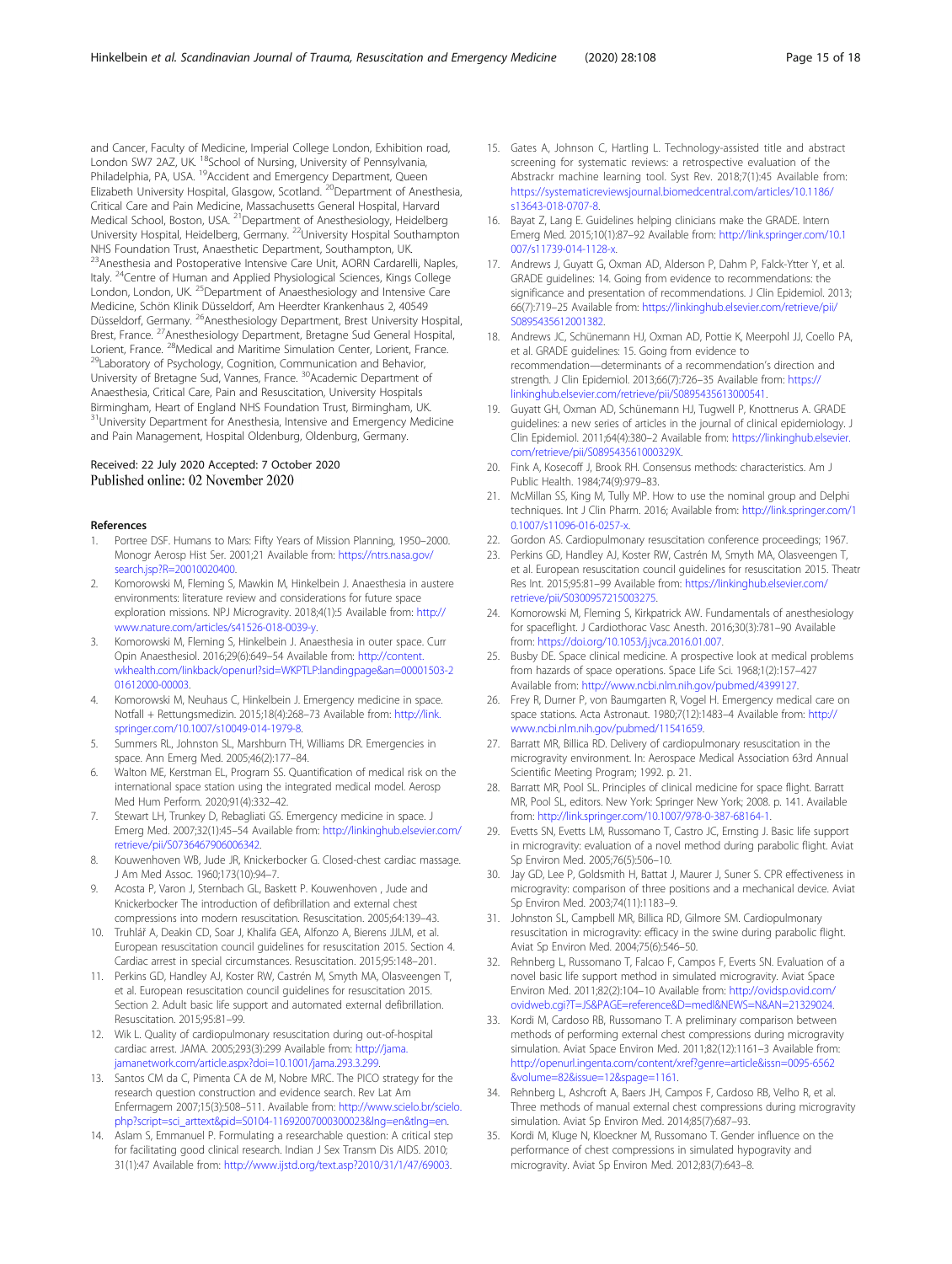- <span id="page-15-0"></span>36. Russomano T, Baers JH, Velho R, Cardoso RB, Ashcroft A, Rehnberg L, et al. A comparison between the 2010 and 2005 basic life support guidelines during simulated hypogravity and microgravity. Extrem Physiol Med. 2013; 2(1):11 Available from: [http://www.extremephysiolmed.com/](http://www.extremephysiolmed.com/content/2/1/11/n) [content/2/1/11%5Cn](http://www.extremephysiolmed.com/content/2/1/11/n), [http://ovidsp.ovid.com/ovidweb.cgi?T=JS&PAGE=](http://ovidsp.ovid.com/ovidweb.cgi?T=JS&PAGE=reference&D=prem&NEWS=N&AN=23849595) [reference&D=emed11&NEWS=N&AN=2014001809%5Cn](http://ovidsp.ovid.com/ovidweb.cgi?T=JS&PAGE=reference&D=prem&NEWS=N&AN=23849595), [http://ovidsp.ovid.](http://ovidsp.ovid.com/ovidweb.cgi?T=JS&PAGE=reference&D=prem&NEWS=N&AN=23849595) [com/ovidweb.cgi?T=JS&PAGE=reference&D=prem&NEWS=N&AN=23849595.](http://ovidsp.ovid.com/ovidweb.cgi?T=JS&PAGE=reference&D=prem&NEWS=N&AN=23849595)
- 37. Russomano T, Rehnberg L. Extraterrestrial CPR and its applications in terrestrial medicine. Resusc Asp. 2017; Available from: [http://www.](http://www.intechopen.com/books/resuscitation-aspects/extraterrestrial-cpr-and-its-applications-in-terrestrial-medicine) [intechopen.com/books/resuscitation-aspects/extraterrestrial-cpr-and-its](http://www.intechopen.com/books/resuscitation-aspects/extraterrestrial-cpr-and-its-applications-in-terrestrial-medicine)[applications-in-terrestrial-medicine.](http://www.intechopen.com/books/resuscitation-aspects/extraterrestrial-cpr-and-its-applications-in-terrestrial-medicine)
- 38. Mackaill C, Sponchiado G, Leite AK, Dias P, Da Rosa M, Brown EJ, et al. A new method for the performance of external chest compressions during hypogravity simulation. Life Sci Sp Res. 2018;18:72–9 Available from: [https://](https://linkinghub.elsevier.com/retrieve/pii/S2214552418300075) [linkinghub.elsevier.com/retrieve/pii/S2214552418300075](https://linkinghub.elsevier.com/retrieve/pii/S2214552418300075).
- 39. Hurst VW, Whittam SW, Austin PN, Branson RD, Beck G. Cardiopulmonary resuscitation during spaceflight: examining the role of timing devices. Aviat Sp Environ Med. 2011;82(8):810–3.
- 40. Braunecker S, Douglas B, Hinkelbein J. Comparison of different techniques for cardiopulmonary resuscitation in microgravity-a simple mathematic estimation of cardiopulmonary resuscitation quality for space environment. Am J Emerg Med. 2015;33(7):920–4 Available from: [https://doi.org/10.1016/j.](https://doi.org/10.1016/j.ajem.2015.04.018) [ajem.2015.04.018.](https://doi.org/10.1016/j.ajem.2015.04.018)
- 41. Nolan J, Soar J, Eikeland H. The chain of survival. Theatr Res Int. 2006;71(3): 270–1 Available from: [https://linkinghub.elsevier.com/retrieve/pii/S03009572](https://linkinghub.elsevier.com/retrieve/pii/S0300957206006022) [06006022.](https://linkinghub.elsevier.com/retrieve/pii/S0300957206006022)
- 42. Soar J, Nolan JP, Böttiger BW, Perkins GD, Lott C, Carli P, et al. European resuscitation council guidelines for resuscitation 2015. Section 3. Adult advanced life support. Resuscitation. 2015;95:100–47.
- 43. Hinkelbein J, Russomano T, Hinkelbein F, Komorowski M. Cardiac arrest during space missions: specificities and challenges. Trends Anaesth Crit Care. 2018;19:6–12 Available from: [https://doi.org/10.1016/j.tacc.2018.02.001.](https://doi.org/10.1016/j.tacc.2018.02.001)
- 44. Bossaert LL, Perkins GD, Askitopoulou H, Raffay VI, Greif R, Haywood KL, et al. European resuscitation council guidelines for resuscitation 2015. Section 11. The ethics of resuscitation and end-of-life decisions. Resuscitation. 2015;95:302–11.
- 45. Morioka T, Sugiyama G, Kon Y, Sakai H, Takeshita J, Kishi H. A portable manual sternal compressor for cardiac massage of a patient under transportation--1. Evolution after trials and errors. Masui. 1989;38(6):784–90 Available from: [http://www.ncbi.nlm.nih.gov/pubmed/2795846.](http://www.ncbi.nlm.nih.gov/pubmed/2795846)
- 46. Steen S, Liao Q, Pierre L, Paskevicius A, Sjöberg T. Evaluation of LUCAS, a new device for automatic mechanical compression and active decompression resuscitation. Resuscitation. 2002;55(3):285–99 Available from: <http://www.ncbi.nlm.nih.gov/pubmed/12458066>.
- 47. Cunningham LM, Mattu A, O'Connor RE, Brady WJ. Cardiopulmonary resuscitation for cardiac arrest: the importance of uninterrupted chest compressions in cardiac arrest resuscitation. Am J Emerg Med. 2012;30(8): 1630–8 Available from: [https://doi.org/10.1016/j.ajem.2012.02.015.](https://doi.org/10.1016/j.ajem.2012.02.015)
- 48. McDonald CH, Heggie J, Jones CM, Thorne CJ, Hulme J. Rescuer fatigue under the 2010 ERC guidelines, and its effect on cardiopulmonary resuscitation (CPR) performance. Emerg Med J. 2013;30(8):623–7 Available from: [http://emj.bmj.com/lookup/doi/10.1136/emermed-2012-201610.](http://emj.bmj.com/lookup/doi/10.1136/emermed-2012-201610)
- 49. Otsuka Y, Kasaoka S, Oda Y, Nakahara T, Tanaka R, Todani M, et al. Effects of uninterrupted chest compressions on the rescuer's physical condition. Am J Emerg Med. 2014;32(8):909–12 Available from: [https://linkinghub.elsevier.](https://linkinghub.elsevier.com/retrieve/pii/S0735675714003271) [com/retrieve/pii/S0735675714003271.](https://linkinghub.elsevier.com/retrieve/pii/S0735675714003271)
- 50. Hasegawa T, Daikoku R, Saito S, Saito Y. Relationship between weight of rescuer and quality of chest compression during cardiopulmonary resuscitation. J Physiol Anthropol. 2014;33(1):16 Available from: [https://](https://jphysiolanthropol.biomedcentral.com/articles/10.1186/1880-6805-33-16) [jphysiolanthropol.biomedcentral.com/articles/10.1186/1880-6805-33-16](https://jphysiolanthropol.biomedcentral.com/articles/10.1186/1880-6805-33-16).
- 51. Wang PL, Brooks SC. Mechanical versus manual chest compressions for cardiac arrest. Cochrane Database Syst Rev. 2018; Available from: [http://doi.](http://doi.wiley.com/10.1002/14651858.CD007260.pub4) [wiley.com/10.1002/14651858.CD007260.pub4](http://doi.wiley.com/10.1002/14651858.CD007260.pub4).
- 52. Koster RW, Beenen LF, van der Boom EB, Spijkerboer AM, Tepaske R, van der Wal AC, et al. Safety of mechanical chest compression devices AutoPulse and LUCAS in cardiac arrest: a randomized clinical trial for non-inferiority. Eur Heart J. 2017;38(40):3006–13 Available from: [https://academic.oup.com/](https://academic.oup.com/eurheartj/article/38/40/3006/3896245) [eurheartj/article/38/40/3006/3896245](https://academic.oup.com/eurheartj/article/38/40/3006/3896245).
- 53. Krep H, Mamier M, Breil M, Heister U, Fischer M, Hoeft A. Out-of-hospital cardiopulmonary resuscitation with the AutoPulse™ system: a prospective observational study with a new load-distributing band chest compression

device. Theatr Res Int. 2007;73(1):86–95 Available from: [https://linkinghub.](https://linkinghub.elsevier.com/retrieve/pii/S0300957206006034) [elsevier.com/retrieve/pii/S0300957206006034.](https://linkinghub.elsevier.com/retrieve/pii/S0300957206006034)

- 54. Sczepaniak J, Nakao K, Ishikita N, Freiman K, Ngo K. Cardiopulmonary resuscitation in microgravity using the Lucas 2 compressiondevice; 2016.
- 55. Dorph E, Wik L, Strømme T, Eriksen M, Steen P. Oxygen delivery and return of spontaneous circulation with ventilation:compression ratio 2:30 versus chest compressions only CPR in pigs. Theatr Res Int. 2004;60(3): 309–18 Available from: [https://linkinghub.elsevier.com/retrieve/pii/S03](https://linkinghub.elsevier.com/retrieve/pii/S0300957203004362) [00957203004362.](https://linkinghub.elsevier.com/retrieve/pii/S0300957203004362)
- 56. Chang MP, Idris AH. The past, present, and future of ventilation during cardiopulmonary resuscitation. Curr Opin Crit Care. 2017;23(3):188–92 Available from: [http://insights.ovid.com/crossref?an=00075198-201706](http://insights.ovid.com/crossref?an=00075198-201706000-00004) [000-00004.](http://insights.ovid.com/crossref?an=00075198-201706000-00004)
- 57. Warnecke T, Schmitz J, Kerkhoff S, Komorowski M, Neuhaus C, Hinkelbein J. Airway management in microgravity – a systematic review. Acta Anaesthesiol Scand. 2018.
- 58. Groemer GE, Brimacombe J, Haas T, De Negueruela C, Soucek A, Thomsen M, et al. The feasibility of laryngoscope-guided tracheal intubation in microgravity during parabolic flight: a comparison of two techniques. Anesth Analg. 2005;101(5):1533–5.
- 59. Rabitsch W, Moser D, Inzunza MR, Niedermayr M, Köstler WJ, Staudinger T. Airway management with endotracheal tube versus Combitube (registered trademark) during parabolic flights. Anesthesiology. 2006;105(4):696–702. [https://pubs.asahq.org/anesthesiology/article/105/4/696/6740/Airway-](https://pubs.asahq.org/anesthesiology/article/105/4/696/6740/Airway-Management-with-Endotracheal-Tube-versus)[Management-with-Endotracheal-Tube-versus.](https://pubs.asahq.org/anesthesiology/article/105/4/696/6740/Airway-Management-with-Endotracheal-Tube-versus)
- 60. Keller C, Brimacombe J, A FR, Giampalmo M, Kleinsasser A, Loeckinger A, et al. Airway management during spaceflight: A comparison of four airway devices in simulated microgravity. Anesthesiology. 2000;92(5):1237–41 Available from: [https://pubs.asahq.org/anesthesiology/article/92/5/1237/714/](https://pubs.asahq.org/anesthesiology/article/92/5/1237/714/Airway-Management-during-SpaceflightA-Comparison) [Airway-Management-during-SpaceflightA-Comparison.](https://pubs.asahq.org/anesthesiology/article/92/5/1237/714/Airway-Management-during-SpaceflightA-Comparison)
- 61. Bielski A, Rivas E, Ruetzler K, Smereka J, Puslecki M, Dabrowski M, et al. Comparison of blind intubation via supraglottic airway devices versus standard intubation during different airway emergency scenarios in inexperienced hand. Medicine (Baltimore). 2018;97(40):e12593 Available from: [http://insights.ovid.com/crossref?an=00005792-201810050-00041.](http://insights.ovid.com/crossref?an=00005792-201810050-00041)
- Starck C, Thierry S, Bernard CI, Morineau T, Jaulin F, Chapelain P, et al. Tracheal intubation in microgravity: a simulation study comparing direct laryngoscopy and videolaryngoscopy†. Br J Anaesth. 2020; Available from: [https://linkinghub.elsevier.com/retrieve/pii/S0007091219309353.](https://linkinghub.elsevier.com/retrieve/pii/S0007091219309353)
- 63. Hinkelbein J. Spaceflight: the final frontier for airway management? Br J Anaesth. 2020; Available from: [https://linkinghub.elsevier.com/retrieve/pii/](https://linkinghub.elsevier.com/retrieve/pii/S0007091219309341) [S0007091219309341.](https://linkinghub.elsevier.com/retrieve/pii/S0007091219309341)
- 64. Buis ML, Maissan IM, Hoeks SE, Klimek M, Stolker RJ. Defining the learning curve for endotracheal intubation using direct laryngoscopy: a systematic review. Theatr Res Int. 2016;99:63–71 Available from: [https://linkinghub.](https://linkinghub.elsevier.com/retrieve/pii/S0300957215008771) [elsevier.com/retrieve/pii/S0300957215008771.](https://linkinghub.elsevier.com/retrieve/pii/S0300957215008771)
- 65. Campbell MR, Billica RD, Johnston SL, Muller MS. Performance of advanced trauma life support procedures in microgravity. Aviat Sp Environ Med. 2002; 73(9):907–12.
- 66. McCuaig K, Lloyd CW, Gosbee J, Snyder WW. Simulation of blood flow in microgravity. Am J Surg. 1992;164(2):119–23.
- 67. McCuaig KE. Houtchens BA. Management of trauma and emergency surgery in space. J Trauma. 1992;33(4):610–25 discussion 625–6. Available from: <http://www.ncbi.nlm.nih.gov/pubmed/1433409>.
- 68. Kirkpatrick AW, McKee JL, Tien CH, LaPorta AJ, Lavell K, Leslie T, et al. Abbreviated closure for remote damage control laparotomy in extreme environments: a randomized trial of sutures versus wound clamps comparing terrestrial and weightless conditions. Am J Surg. 2017;213(5):862–9.
- 69. Fawcett VJ, Warner KJ, Cuschieri J, Copass M, Grabinsky A, Kwok H, et al. Pre-hospital aspiration is associated with increased pulmonary complications. Surg Infect (Larchmt). 2015;16(2):159–64 Available from: [https://www.liebertpub.com/doi/10.1089/sur.2013.237.](https://www.liebertpub.com/doi/10.1089/sur.2013.237)
- 70. Morrison LJ, Henry RM, Ku V, Nolan JP, Morley P, Deakin CD. Single-shock defibrillation success in adult cardiac arrest: a systematic review. Theatr Res Int. 2013;84(11):1480–6 Available from: [https://linkinghub.elsevier.com/](https://linkinghub.elsevier.com/retrieve/pii/S0300957213003596) [retrieve/pii/S0300957213003596.](https://linkinghub.elsevier.com/retrieve/pii/S0300957213003596)
- 71. Panchal AR, Berg KM, Hirsch KG, Kudenchuk PJ, Del Rios M, Cabañas JG, et al. American Heart Association Focused Update on Advanced Cardiovascular Life Support: Use of Advanced Airways, Vasopressors, and Extracorporeal Cardiopulmonary Resuscitation During Cardiac Arrest: An Update to the American Heart Association Guidelines f. Circulation. 2019,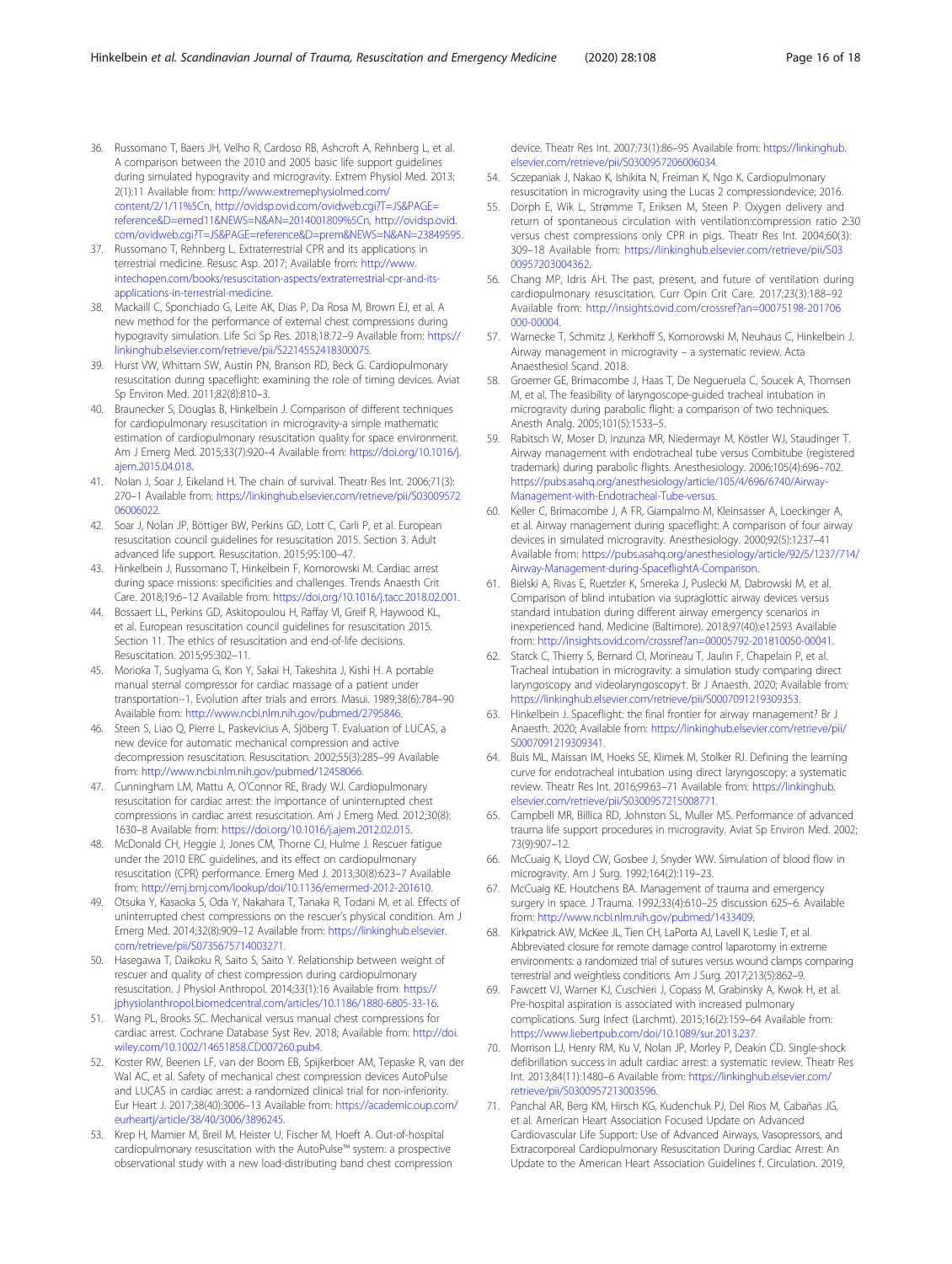<span id="page-16-0"></span>2019; Available from: [https://www.ahajournals.org/doi/10.1161/CIR.](https://www.ahajournals.org/doi/10.1161/CIR.0000000000000732) [0000000000000732](https://www.ahajournals.org/doi/10.1161/CIR.0000000000000732).

- 72. Lemkin DL, Witting MD, Allison MG, Farzad A, Bond MC, Lemkin MA. Electrical exposure risk associated with hands-on defibrillation. Theatr Res Int. 2014;85(10):1330–6 Available from: [https://linkinghub.elsevier.com/](https://linkinghub.elsevier.com/retrieve/pii/S0300957214006315) [retrieve/pii/S0300957214006315](https://linkinghub.elsevier.com/retrieve/pii/S0300957214006315).
- 73. Gibbs W, Eisenberg M, Damon SK. Dangers of defibrillation: injuries to emergency personnel during patient resuscitation. Am J Emerg Med. 1990; 8(2):101–4 Available from: [https://linkinghub.elsevier.com/retrieve/pii/07356](https://linkinghub.elsevier.com/retrieve/pii/0735675790901934) [75790901934](https://linkinghub.elsevier.com/retrieve/pii/0735675790901934).
- 74. Dickinson CL, Hall CR, Soar J. Accidental shock to rescuer during successful defibrillation of ventricular fibrillation—A case of human involuntary automaticity. Resuscitation. 2008;76(3):489 Available from: [https://linkinghub.](https://linkinghub.elsevier.com/retrieve/pii/S0300957207005369) [elsevier.com/retrieve/pii/S0300957207005369.](https://linkinghub.elsevier.com/retrieve/pii/S0300957207005369)
- 75. Roppolo LP, Pepe PE, Campbell L, Ohman K, Kulkarni H, Miller R, et al. Prospective, randomized trial of the effectiveness and retention of 30-min layperson training for cardiopulmonary resuscitation and automated external defibrillators: the American airlines study. Theatr Res Int. 2007;74(2): 276–85 Available from: [https://linkinghub.elsevier.com/retrieve/pii/S030095](https://linkinghub.elsevier.com/retrieve/pii/S0300957207000184) [7207000184.](https://linkinghub.elsevier.com/retrieve/pii/S0300957207000184)
- 76. Gillis DB, Hamilton DR. Estimating outcomes of astronauts with myocardial infarction in exploration class space missions. Aviat Sp Environ Med. 2012; 83(2):79–91.
- 77. Hoskins SL, do Nascimento P, Lima RM, Espana-Tenorio JM, Kramer GC. Pharmacokinetics of intraosseous and central venous drug delivery during cardiopulmonary resuscitation. Resuscitation. 2012;83(1):107–12 Available from: [https://linkinghub.elsevier.com/retrieve/pii/S0300957211005016.](https://linkinghub.elsevier.com/retrieve/pii/S0300957211005016)
- 78. Itoh T, Lee-Jayaram J, Fang R, Hong T, Berg B. Just-in-time training for intraosseous needle placement and defibrillator use in a pediatric emergency department. Pediatr Emerg Care. 2019;35(10):712–5 Available from: [http://insights.ovid.com/crossref?an=00006565-201910000-00012.](http://insights.ovid.com/crossref?an=00006565-201910000-00012)
- 79. Felzen M, Brokmann JC, Beckers SK, Czaplik M, Hirsch F, Tamm M, et al. Improved technical performance of a multifunctional prehospital telemedicine system between the research phase and the routine use phase – an observational study. J Telemed Telecare. 2017;23(3):402–9 Available from: [http://journals.sagepub.com/doi/10.1177/1357633X16644115.](http://journals.sagepub.com/doi/10.1177/1357633X16644115)
- 80. Mohr NM, Young T, Harland KK, Skow B, Wittrock A, Bell A, et al. Emergency department telemedicine shortens rural time-to-provider and emergency department transfer times. Telemed e-Health. 2018;24(8):582–93 Available from: <https://www.liebertpub.com/doi/10.1089/tmj.2017.0262>.
- 81. Cermack M. Monitoring and telemedicine support in remote environments and in human space flight. Br J Anaesth. 2006;97(1):107–14.
- 82. Harnett BM, Doarn CR, Russell KM, Kapoor V, Merriam NR, Merrell RC. Wireless telemetry and internet technologies for medical management: a Martian analogy. Aviat Sp Environ Med. 2001;72(12):1125–31.
- 83. Doarn CR, Nicogossian AE, Merrell RC. Applications of telemedicine in the United States space program. Telemed J. 1998;4(1):19–30 Available from: <http://www.ncbi.nlm.nih.gov/pubmed/9599070>.
- 84. Rohlin O, Taeri T, Netzereab S, Ullemark E, Djärv T. Duration of CPR and impact on 30-day survival after ROSC for in-hospital cardiac arrest—a Swedish cohort study. Theatr Res Int. 2018;132:1–5 Available from: [https://](https://linkinghub.elsevier.com/retrieve/pii/S0300957218307573) [linkinghub.elsevier.com/retrieve/pii/S0300957218307573](https://linkinghub.elsevier.com/retrieve/pii/S0300957218307573).
- 85. Nehme Z, Andrew E, Bernard S, Smith K. Impact of cardiopulmonary resuscitation duration on survival from paramedic witnessed out-of-hospital cardiac arrests: An observational study. Resuscitation. 2016;100:25–31 Available from: [https://linkinghub.elsevier.com/retrieve/pii/S0300957216](https://linkinghub.elsevier.com/retrieve/pii/S0300957216000137) [000137](https://linkinghub.elsevier.com/retrieve/pii/S0300957216000137).
- 86. Mikkelsen S, Schaffalitzky de Muckadell C, Binderup LG, Lossius HM, Toft P, Lassen AT. Termination of prehospital resuscitative efforts: a study of documentation on ethical considerations at the scene. Scand J Trauma Resusc Emerg Med. 2017;25(1):35 Available from: [http://sjtrem.](http://sjtrem.biomedcentral.com/articles/10.1186/s13049-017-0381-1) [biomedcentral.com/articles/10.1186/s13049-017-0381-1.](http://sjtrem.biomedcentral.com/articles/10.1186/s13049-017-0381-1)
- 87. Paal P, Milani M, Brown D, Boyd J, Ellerton J. Termination of cardiopulmonary resuscitation in mountain rescue. High Alt Med Biol. 2012; 13(3):200–8 Available from: [http://www.liebertpub.com/doi/10.1089/ham.2](http://www.liebertpub.com/doi/10.1089/ham.2011.1096) [011.1096.](http://www.liebertpub.com/doi/10.1089/ham.2011.1096)
- 88. Verhaert DVM, Bonnes JL, Nas J, Keuper W, van Grunsven PM, Smeets JLRM, et al. Termination of resuscitation in the prehospital setting: A comparison of decisions in clinical practice vs. recommendations of a termination rule. Resuscitation. 2016;100:60–5 Available from: [https://linkinghub.elsevier.com/](https://linkinghub.elsevier.com/retrieve/pii/S0300957216000162) [retrieve/pii/S0300957216000162](https://linkinghub.elsevier.com/retrieve/pii/S0300957216000162).
- 89. De La Torre GG, van Baarsen B, Ferlazzo F, Kanas N, Weiss K, Schneider S, et al. Future perspectives on space psychology: recommendations on psychosocial and neurobehavioural aspects of human spaceflight. Acta Astronaut. 2012;81(2):587–99 Available from: [https://linkinghub.elsevier.com/](https://linkinghub.elsevier.com/retrieve/pii/S0094576512003232) [retrieve/pii/S0094576512003232.](https://linkinghub.elsevier.com/retrieve/pii/S0094576512003232)
- 90. Ball JR. Safe passage: Astronaut Care for Exploration Missions. Institute of Medicine. Washington, DC: National Academy of Sciences; 2001.
- 91. Morrison LJ, Kierzek G, Diekema DS, Sayre MR, Silvers SM, Idris AH, et al. Part 3: Ethics: 2010 American Heart Association Guidelines for Cardiopulmonary Resuscitation and Emergency Cardiovascular Care. Circulation. 2010;122(18\_ suppl\_3):S665–75 Available from: [http://circ.ahajournals.org/cgi/doi/10.1161/](http://circ.ahajournals.org/cgi/doi/10.1161/CIRCULATIONAHA.110.970905) [CIRCULATIONAHA.110.970905](http://circ.ahajournals.org/cgi/doi/10.1161/CIRCULATIONAHA.110.970905).
- 92. Robert J, Hockey G. Compensatory control in the regulation of human performance under stress and high workload: a cognitive-energetical framework. Biol Psychol. 1997;45(1–3):73–93 Available from: [https://](https://linkinghub.elsevier.com/retrieve/pii/S0301051196052234) [linkinghub.elsevier.com/retrieve/pii/S0301051196052234](https://linkinghub.elsevier.com/retrieve/pii/S0301051196052234).
- 93. Albery WB, Armstrong HG, Goodyear C. The effect of noise or acceleration stress on human mental work load and performance. Aviat Sp Environ Med. 1988;59(5):487.
- 94. Hockey G. Stress and fatigue in human performance. Chichester: Wiley; 1983.
- 95. Lieberman H, Tharion W, Shukitt-Hale B, Speckman K, Tulley R. Effects of caffeine, sleep loss, and stress on cognitive performance and mood during U.S. Navy SEAL training. Psychopharmacology (Berl). 2002;164(3):250–61 Available from: [http://link.springer.com/10.1007/](http://link.springer.com/10.1007/s00213-002-1217-9) [s00213-002-1217-9](http://link.springer.com/10.1007/s00213-002-1217-9).
- 96. Banks R, Cappon D. Effect of reduced sensory input on time perception. Percept Mot Skills. 1962;14(1):74 Available from: [http://journals.sagepub.](http://journals.sagepub.com/doi/10.2466/pms.1962.14.1.74) [com/doi/10.2466/pms.1962.14.1.74](http://journals.sagepub.com/doi/10.2466/pms.1962.14.1.74).
- 97. Hancock PA, Weaver JL. On time distortion under stress. Theor Issues Ergon Sci. 2005;6(2):193–211 Available from: [http://www.tandfonline.com/doi/](http://www.tandfonline.com/doi/abs/10.1080/14639220512331325747) [abs/10.1080/14639220512331325747](http://www.tandfonline.com/doi/abs/10.1080/14639220512331325747).
- 98. Medin DL, Lynch EB, Coley JD, Atran S. Categorization and reasoning among tree experts: do all roads Lead to Rome? Cogn Psychol. 1997;32(1): 49–96 Available from: [https://linkinghub.elsevier.com/retrieve/pii/S00100285](https://linkinghub.elsevier.com/retrieve/pii/S0010028597906459) [97906459](https://linkinghub.elsevier.com/retrieve/pii/S0010028597906459).
- 99. Ross BH, Murphy GL. Food for thought: cross-classification and category organization in a complex real-world domain. Cogn Psychol. 1999;38(4): 495–553 Available from: [https://linkinghub.elsevier.com/retrieve/pii/S001002](https://linkinghub.elsevier.com/retrieve/pii/S0010028598907125) [8598907125.](https://linkinghub.elsevier.com/retrieve/pii/S0010028598907125)
- 100. Grigoriev AJ, Polyakov VV, Bogomolov VV, Egorov AD, I.D. Pestov IBK. Medical results of the fourth prime expedition on the orbital station MIR. In: Fourth European Symposium on Life Sciences Res in Space. Trieste; 1990. p. 19–22.
- 101. Kozlovskaya IB, Kreidich YV, Oganov VS, Koserenko OP. Pathophysiology of motor functions in prolonged manned space flights. Acta Astronaut. 1981; 8(9–10):1059–72 Available from: [https://linkinghub.elsevier.com/retrieve/pii/](https://linkinghub.elsevier.com/retrieve/pii/0094576581900795) [0094576581900795](https://linkinghub.elsevier.com/retrieve/pii/0094576581900795).
- 102. Berger M, Mescheriakov S, Molokanova E, Lechner-Steinleitner S, Seguer N, Kozlovskaya I. Pointing arm movements in short- and long-term spaceflights. Aviat Space Environ Med. 1997;68(9):781–7 Available from: <http://www.ncbi.nlm.nih.gov/pubmed/9293345>.
- 103. Bock O, Fowler B, Comfort D. Human sensorimotor coordination during spaceflight: an analysis of pointing and tracking responses during the "Neurolab" Space Shuttle mission. Aviat Space Environ Med. 2001;72(10): 877–83 Available from: [http://www.ncbi.nlm.nih.gov/pubmed/11601550.](http://www.ncbi.nlm.nih.gov/pubmed/11601550)
- 104. Heuer H, Manzey D, Lorenz B, Sangals J. Impairments of manual tracking performance during spaceflight are associated with specific effects of microgravity on visuomotor transformations. Ergonomics. 2003;46(9):920–34 Available from: [https://www.tandfonline.com/doi/full/10.1080/0014013031](https://www.tandfonline.com/doi/full/10.1080/0014013031000107559) [000107559](https://www.tandfonline.com/doi/full/10.1080/0014013031000107559).
- 105. Semjen A, Leone G, Lipshits M. Motor timing under microgravity. Acta Astronaut. 1998;42(1–8):303–21 Available from: [https://linkinghub.elsevier.](https://linkinghub.elsevier.com/retrieve/pii/S0094576598001271) [com/retrieve/pii/S0094576598001271.](https://linkinghub.elsevier.com/retrieve/pii/S0094576598001271)
- 106. Pattyn N, Migeotte P, Demaesselaer W, Kolinsky R, Morais JMZ. Investigation human cognitive performance during spaceflight. J Gravit Physiol. 2005;12:39–40.
- 107. Lackner JR. Human sensory-motor adaptation to the terrestrial force environment. In: Brain mechanisms and spatial vision. Dordrecht: Springer Netherlands; 1985. p. 175–209. Available from: [http://link.springer.com/10.1](http://link.springer.com/10.1007/978-94-009-5071-9_8) [007/978-94-009-5071-9\\_8](http://link.springer.com/10.1007/978-94-009-5071-9_8).